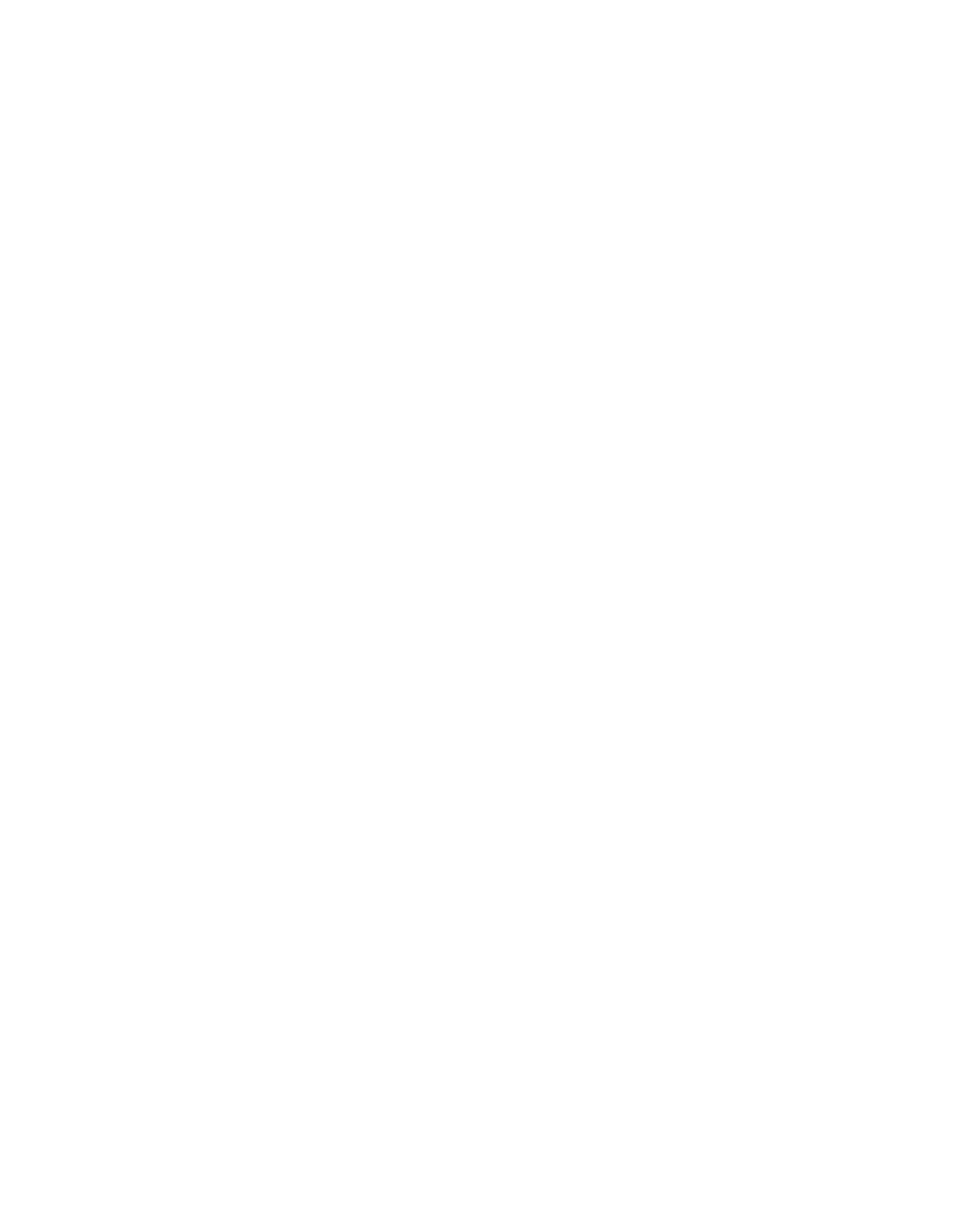# **Meet the Goodpeople**

# Study Guide

Roger Ross

*Abingdon Press*

*Nashville*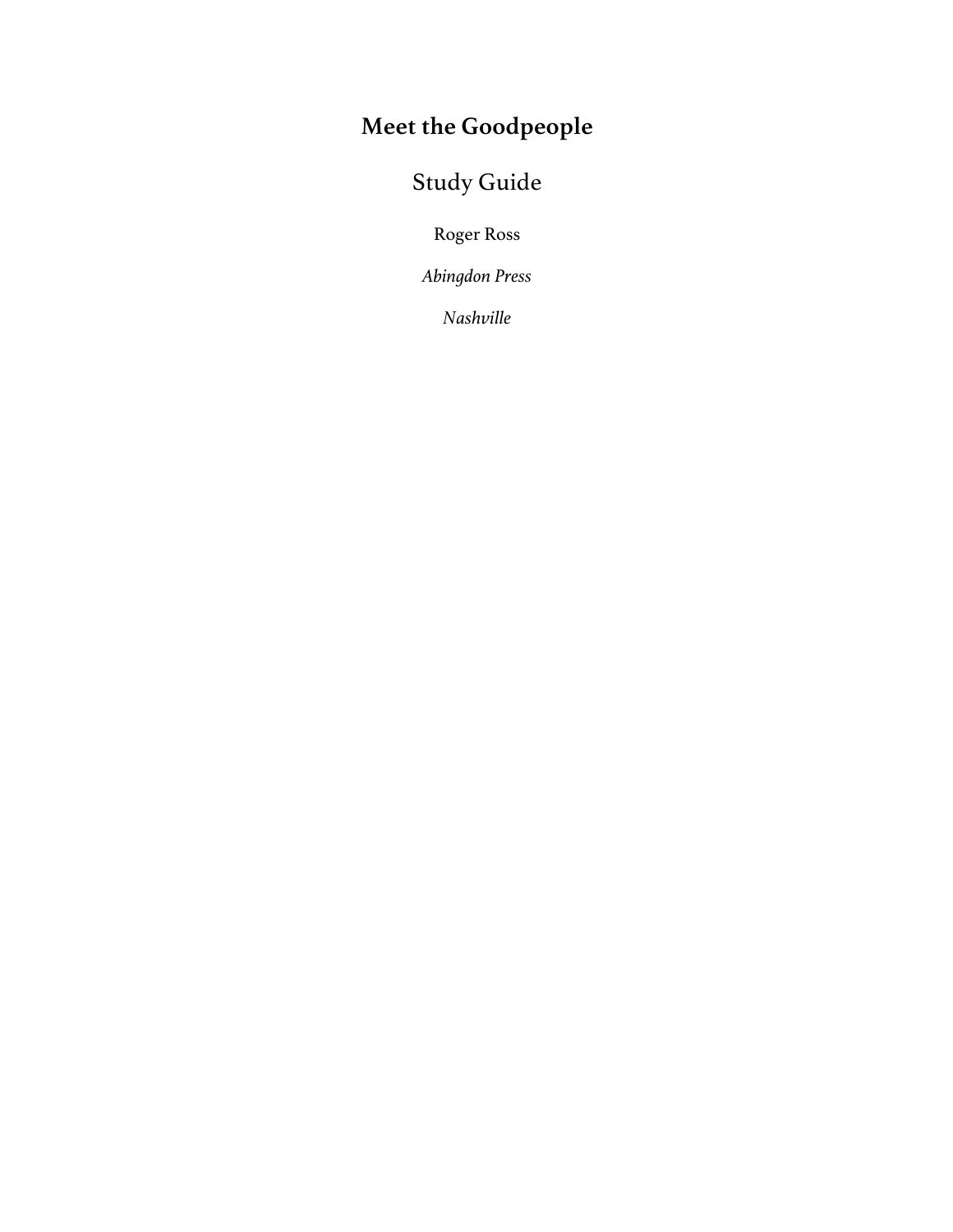#### MEET THE GOODPEOPLE STUDY GUIDE

*Copyright* © *2015 by Abingdon Press*

#### All rights reserved.

No part of this work may be reproduced or transmitted in any form or by any means, electronic or mechanical, including photocopying and recording, or by any information storage or retrieval system, except as may be expressly permitted by the 1976 Copyright Act or in writing from the publisher. Requests for permission should be addressed to Permissions, Abingdon Press, 2222 Rosa L. Parks Blvd., PO Box 280988, Nashville, TN 37228-0988, or permissions@umpublishing.org.

Scripture quotations marked (NRSV) are taken from the New Revised Standard Version of the Bible, copyright 1989, Division of Christian Education of the National Council of the Churches of Christ in the United States of America. Used by permission. All rights reserved.

Scripture quotations noted CEB are from the Common English Bible. Copyright ©2011 by the Common English Bible. All rights reserved. Used by permission. www.CommonEnglishBible.com.

Scripture quotations marked (NIV) are taken from the Holy Bible, New International Version®, NIV®. Copyright © 1973, 1978, 1984, 2011 by Biblica, Inc.<sup>TM</sup> Used by permission of Zondervan. All rights reserved worldwide. www.zondervan.com. The "NIV" and "New International Version" are trademarks registered in the United States Patent and Trademark Office by Biblica, Inc.TM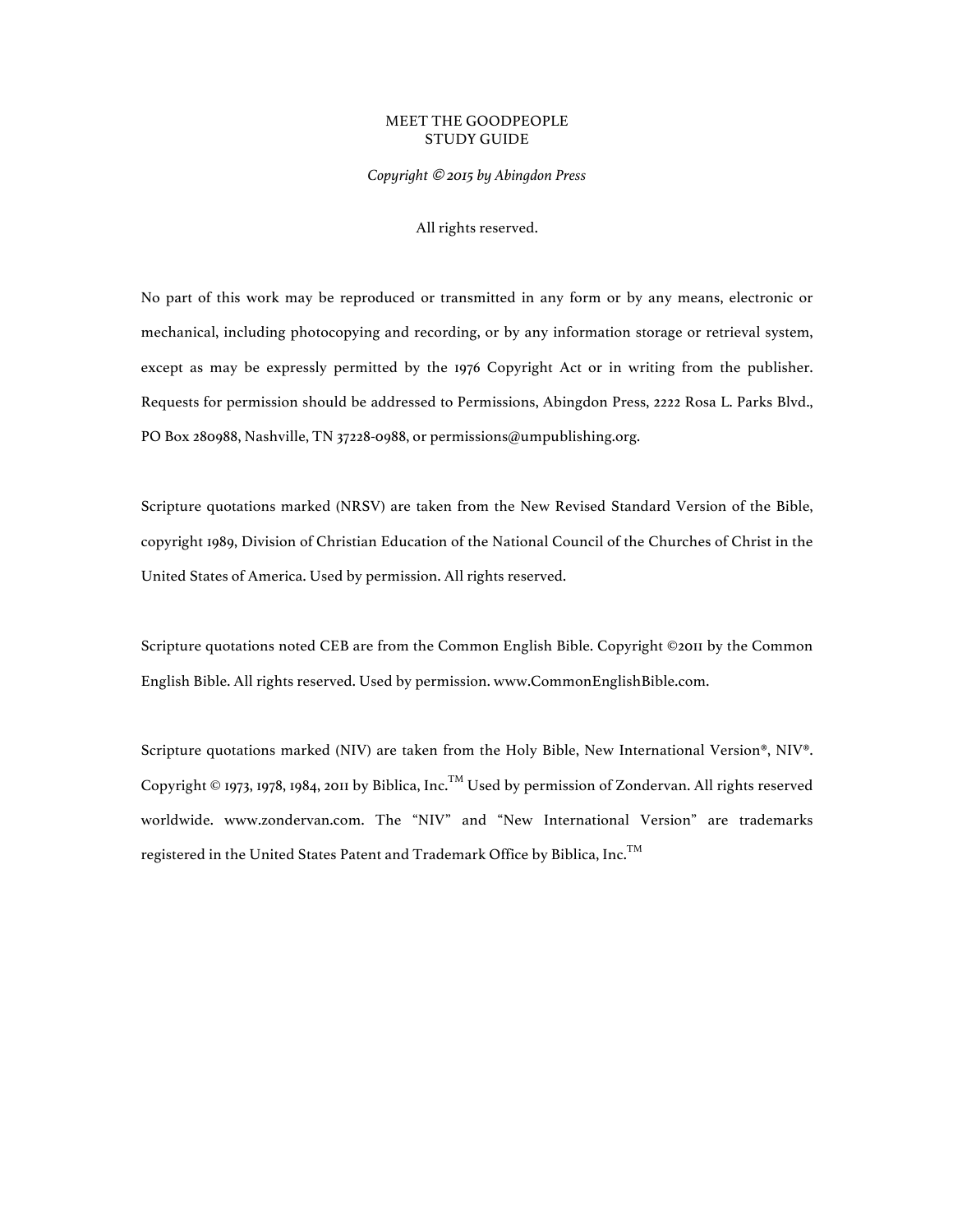#### **Contents**

Acknowledgment Chapter One: Stay Close to the Power Chapter Two: On the Go Chapter Three: Plain Talk Chapter Four: Tune into Their Hearts Chapter Five: Do Life Together Chapter Six: Get Everyone in the Game Chapter Seven: Go Global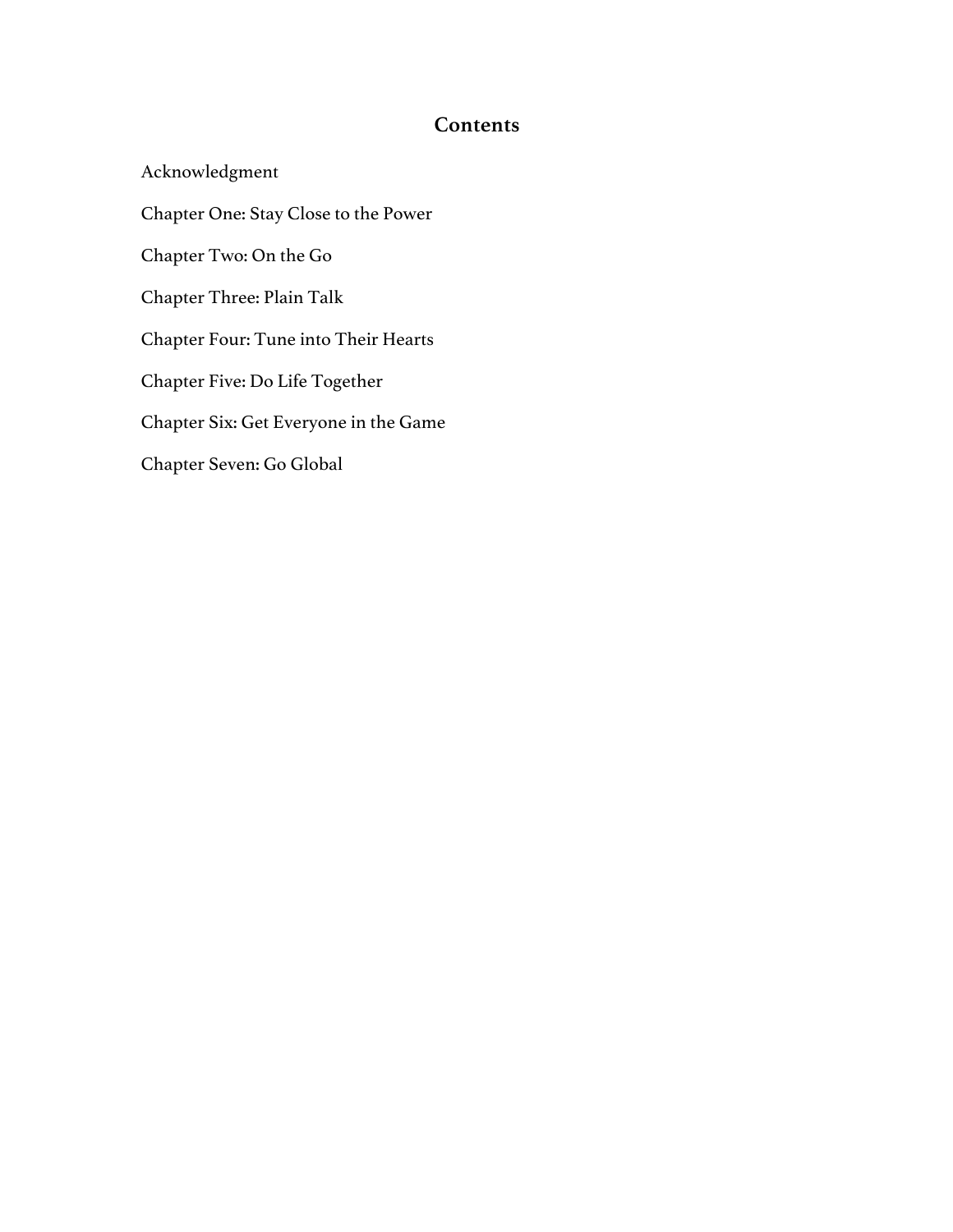# **Acknowledgment**

Special thanks to Melinda Flegel for her expert editing and excellent suggestions, which have improved this study guide.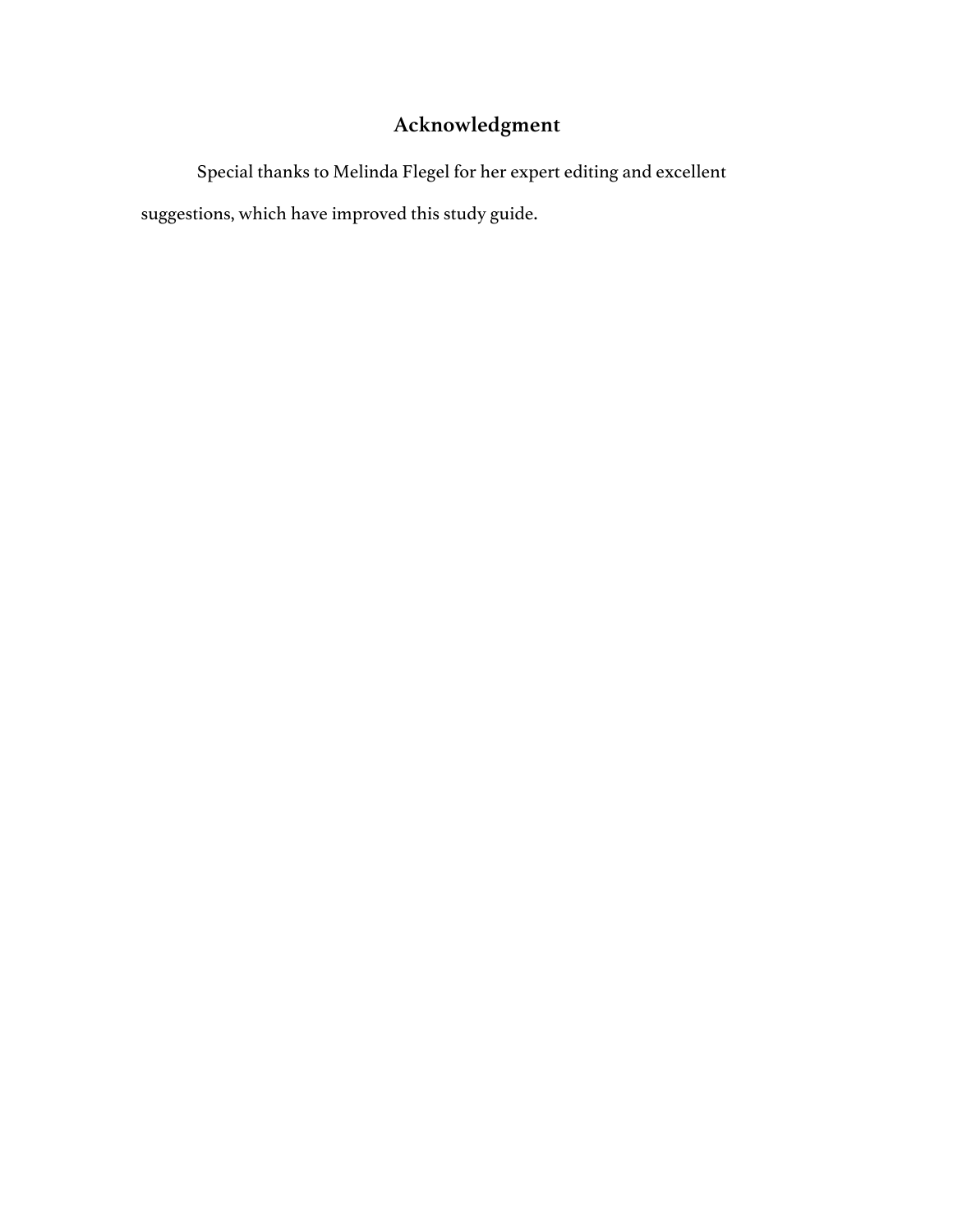### **Chapter One**

## **STAY CLOSE TO THE POWER**

## Digging In

## **Real Change**

The author claims prayer is the precursor to change.

Have you seen prayer change things in your life? In your family? In your church? If so, how?

Where in your life do you need a new work of God's grace?

- A hard place in your marriage
- The same problem in your workplace you had a year ago
- Bitterness in your heart over a betrayal
- A clear sense of direction
- Lingering sadness over the loss of someone or something you loved
- Fearfulness about your future
- Complacency in your relationship with God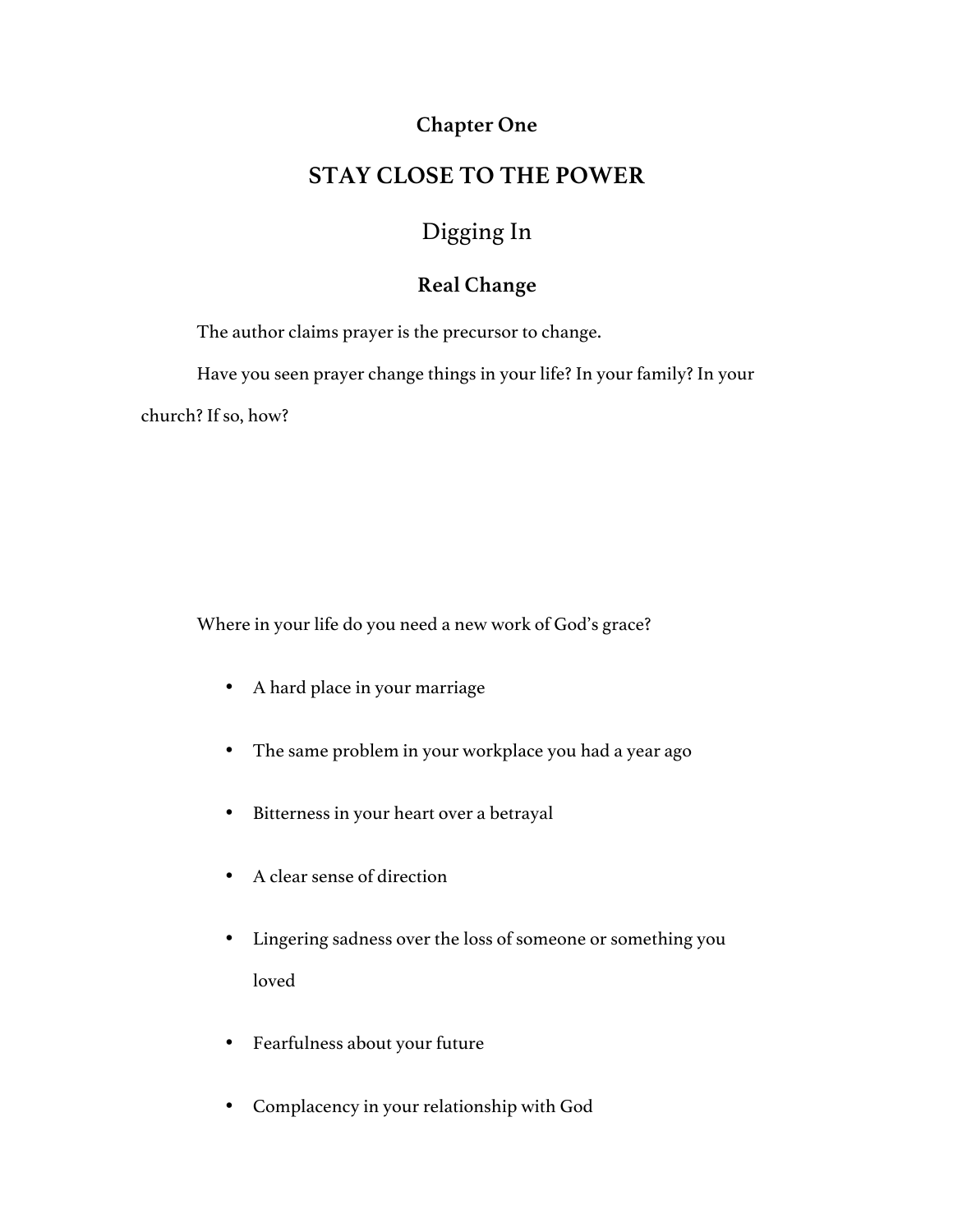*Is it possible that God is setting you apart to pray about this issue?*

If John Wesley was right and every new victory is the effect of a new prayer, what new prayer do you need to pray to gain the victory you seek? Write it down here:

Ask God to reveal at least two other people to pray this prayer with you every day for the next thirty days, and watch God work.

## **New Eyes**

Is there anyone in your life right now you are looking past?

- Your elderly neighbor
- The kid who's always getting in trouble at school
- The coworker who irritates you
- The person at the store of a different race or economic status
- Your family member that everybody else has given up on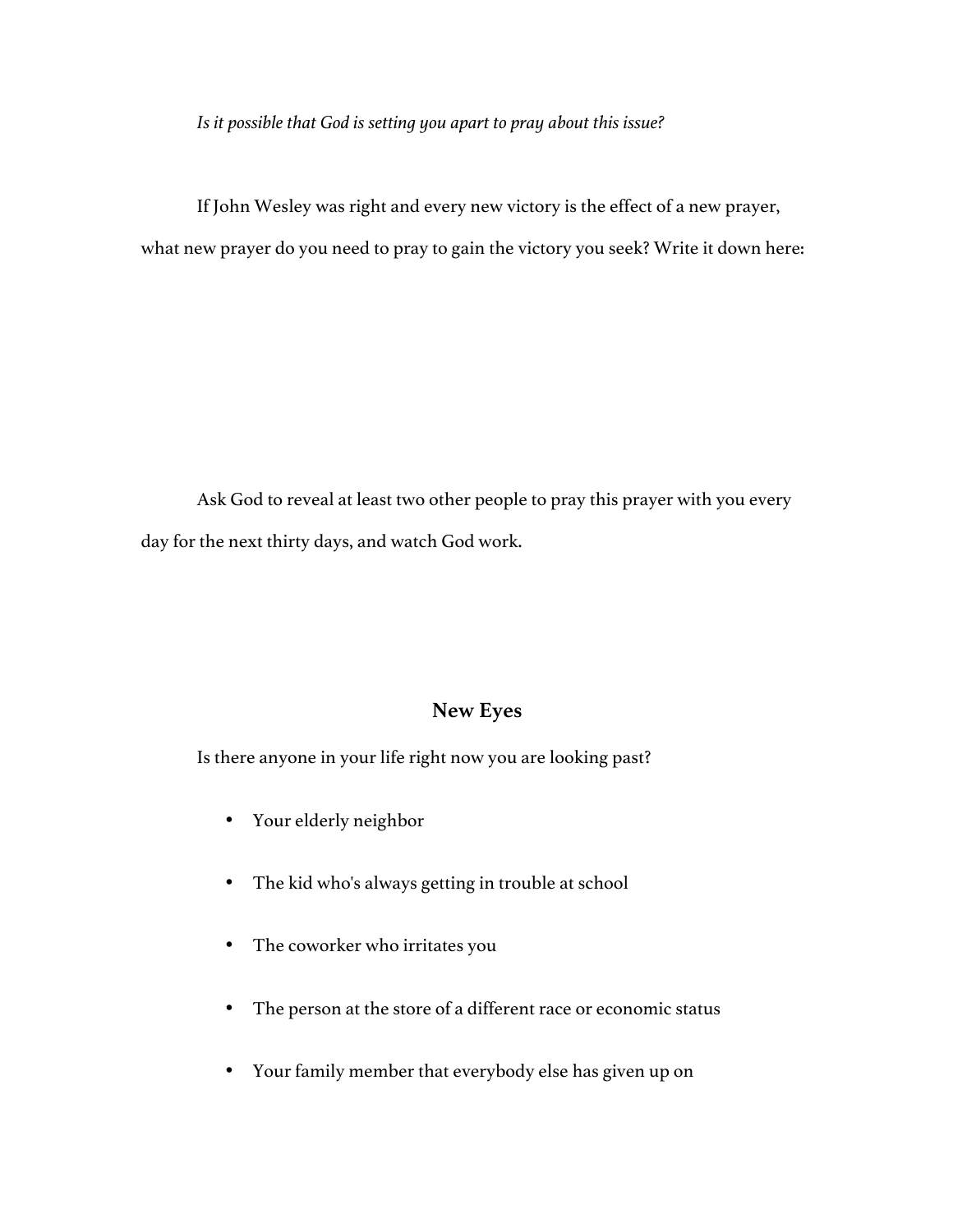What would change if you could see them the way Jesus does—with new eyes?

How would you feel toward them? How would you treat them differently?

#### **Power**

E. M. Bounds said, "Prayer is not preparation for the battle. Prayer is the battle." Prayer releases the power of God to gain the victory. Of the four ways to release more of God's power—(1) preach on prayer, (2) teach people to pray, (3) mobilize people to pray, and (4) pray—which one do you need to incorporate into your life, the life of your group, or the life of your church?

Who do you need to talk to about this? When?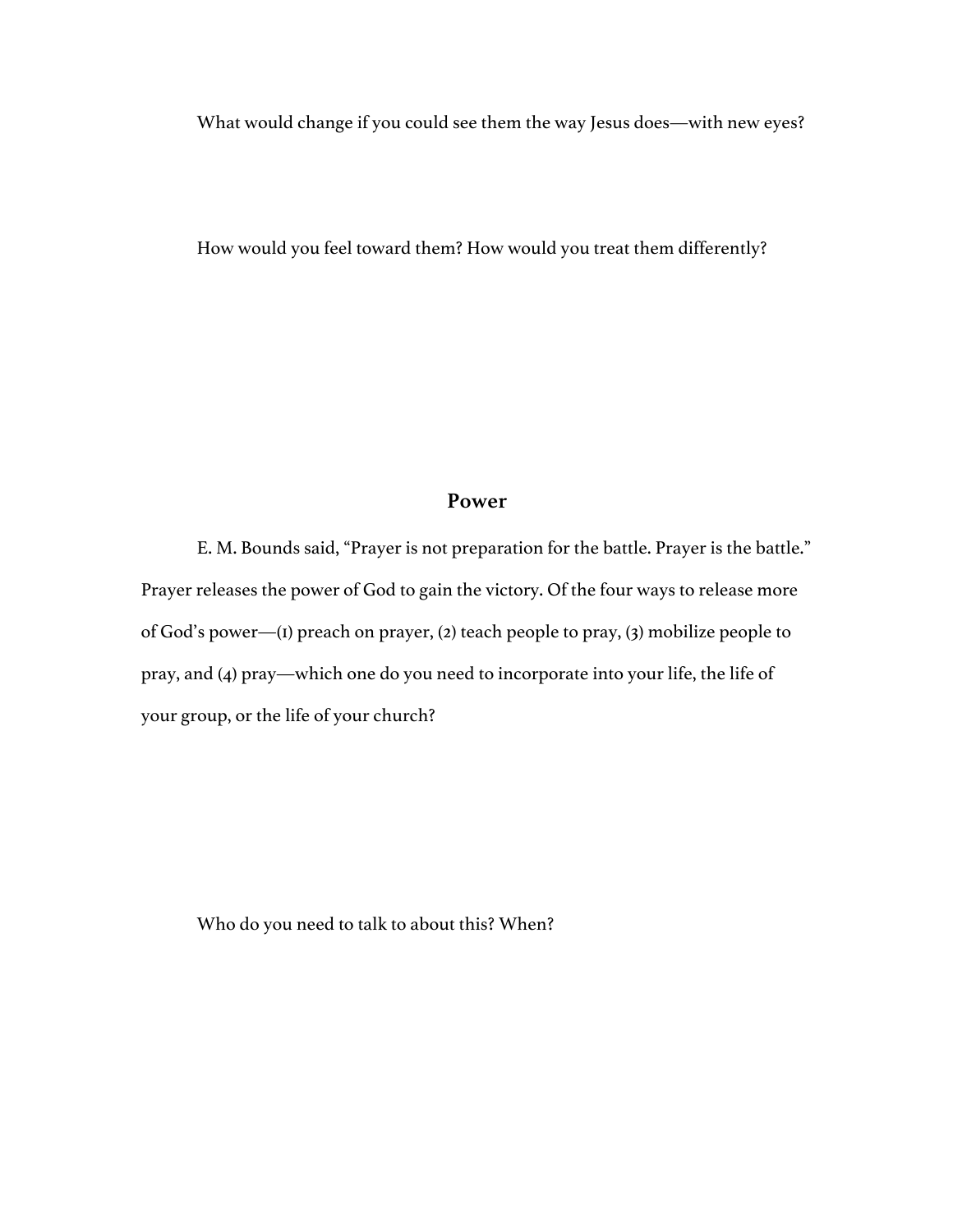#### **Pray**

What obstacles or temptations are interfering with your time alone with God (examples: kids' schedules, work responsibilities, distractions, compulsive busyness, lack of motivation, unconfessed sin, fear of change)?

Who do you know who can help you identify and work through these obstacles or temptations? If no one comes to mind, who do you know who knows someone? When will you set a time to talk to someone who can help you get moving spiritually?

#### **Prayer**

Lord, you know where I am most stuck and where I need a new work of grace in my heart. Give me a heart transplant. Help me to set aside time alone with you to hear your voice and follow your leading for my life.

#### **Hiding God's Word in My Heart**

*I will give you a new heart and put a new spirit in you; I will remove from you your heart of stone and give you a heart of flesh.*

—Ezekiel 36:26 (NIV)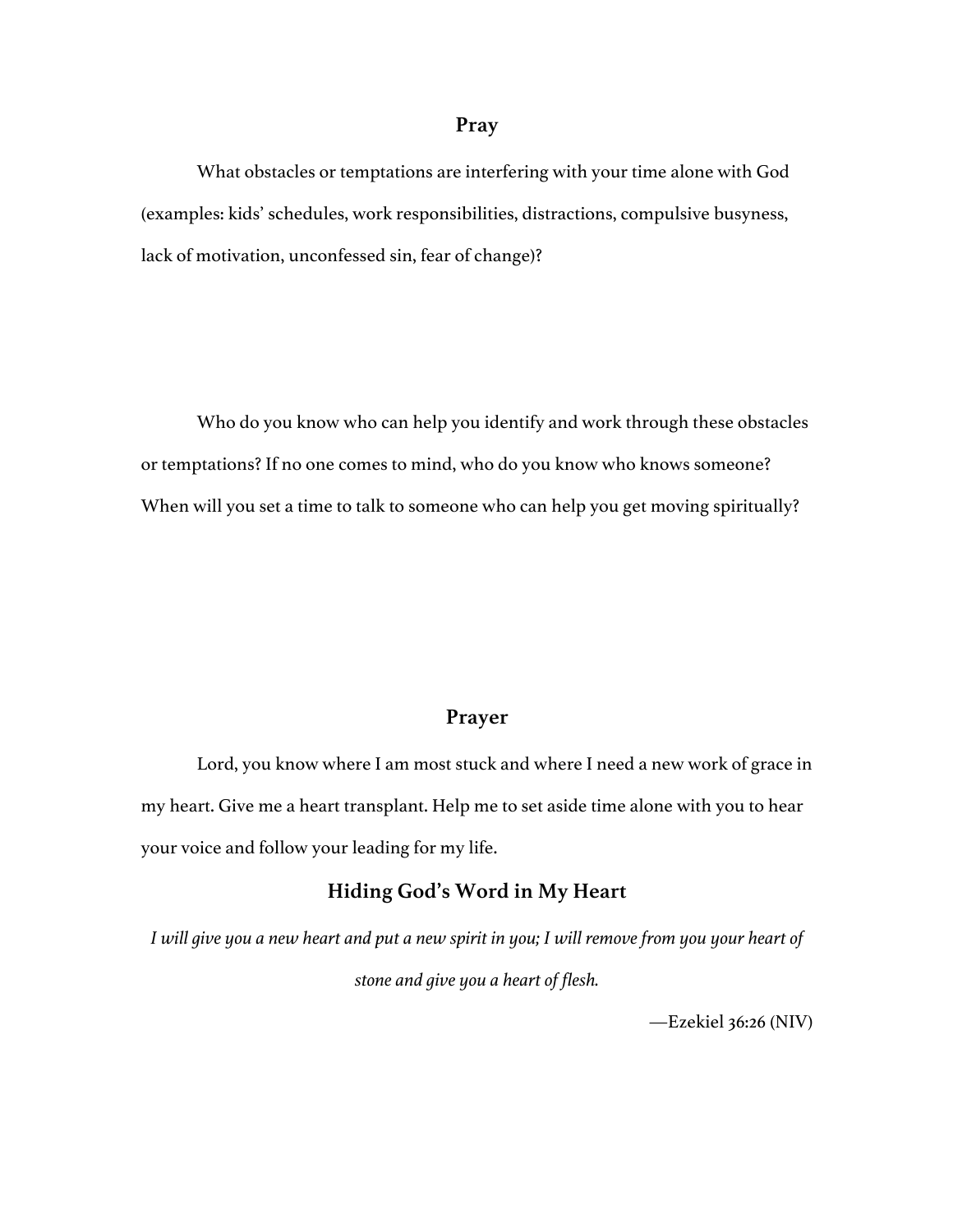#### **Chapter Two**

## **ON THE GO**

### Digging In

#### **The GO! Principle**

In speaking to his lay preachers, John Wesley said, "You have nothing to do but to save souls. Therefore spend and be spent in this work. And go always, not only to those who want you, but to those who want you most" (The '*Large*' Minutes, 1753–63, in *The Methodist Societies: The Minutes of Conference*, ed. Henry D. Rack, vol. 10 of *The Bicentennial Edition of the Works of John Wesley* [Nashville: Abingdon, 2011], 854).

Where is Jesus leading you to "be more vile" and leave your comfort zone to go where the people are? How you can meet people where they are in each of these areas?

geographically emotionally relationally financially physically spiritually

Place on the screen of your mind three people in your life who have not yet decided to follow Christ and don't go to church. Using the "Rainer Scale," identify the spiritual receptivity of these three people from U1 to U5, and ask God what you could do to help each one take a step closer to Christ. After you have spent some time in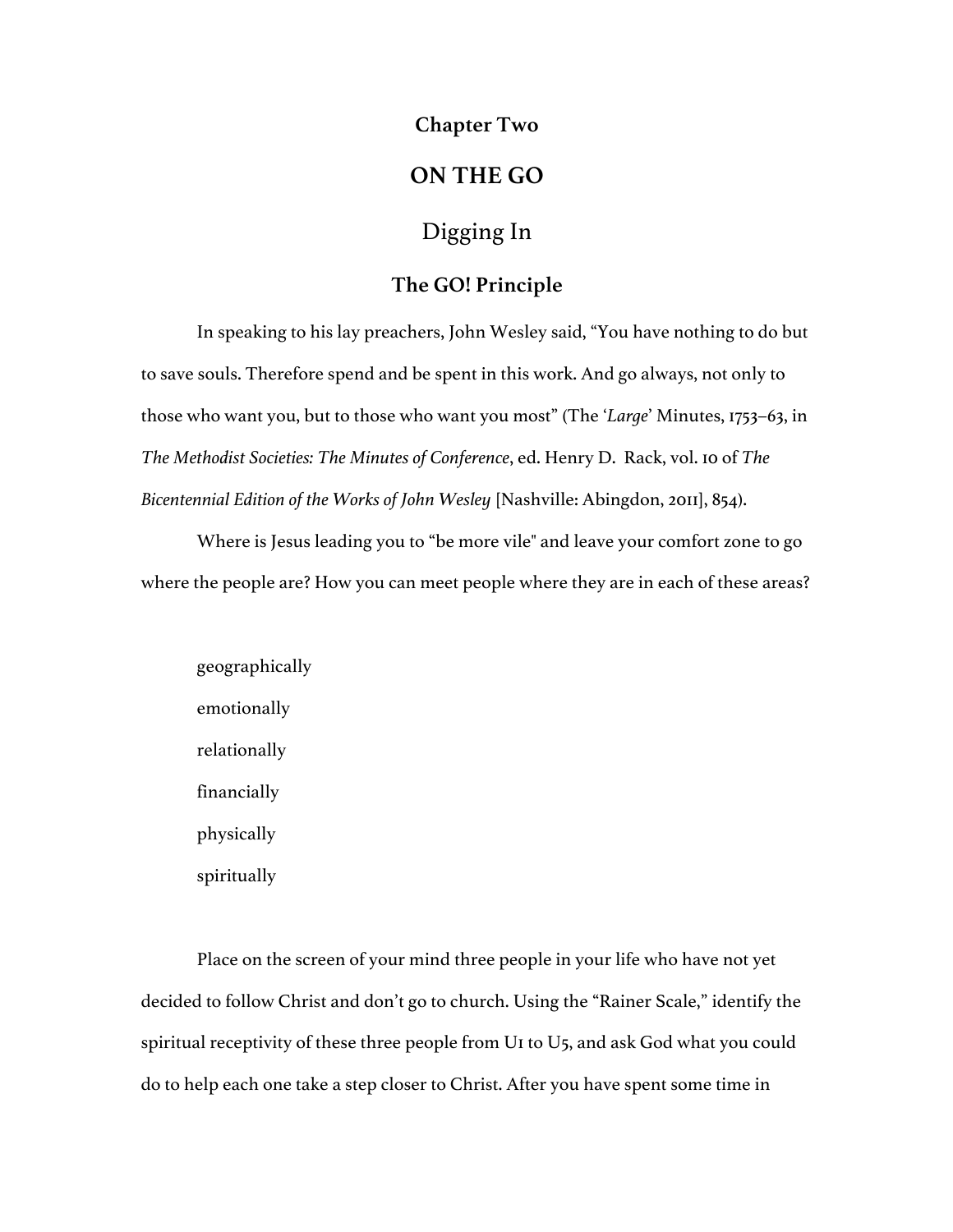prayer and reflection, go to the table below and record what God has revealed to you for each person.

*Rainer Scale*

U5: Highly antagonistic and even hostile to the gospel

U4: Resistant to the gospel, but with no antagonistic attitude

U3: Neutral, with no clear signs of interest, yet may be open to discussion

U2: Receptive to the gospel and church

U1: Highly receptive to hearing and believing the good news

| Person | <b>Rainer Scale</b> | Ideas God Revealed to Help Person |  |
|--------|---------------------|-----------------------------------|--|
|        | Score               | Take a Step Closer to Christ      |  |
| I.     |                     |                                   |  |
|        |                     |                                   |  |
| 2.     |                     |                                   |  |
|        |                     |                                   |  |
| 3.     |                     |                                   |  |
|        |                     |                                   |  |

#### **Harvest Hands**

Do you see the harvest of pre-Christian people as plentiful or puny? What is the prevailing attitude in your group or church? What could you do to expand your view of the harvest?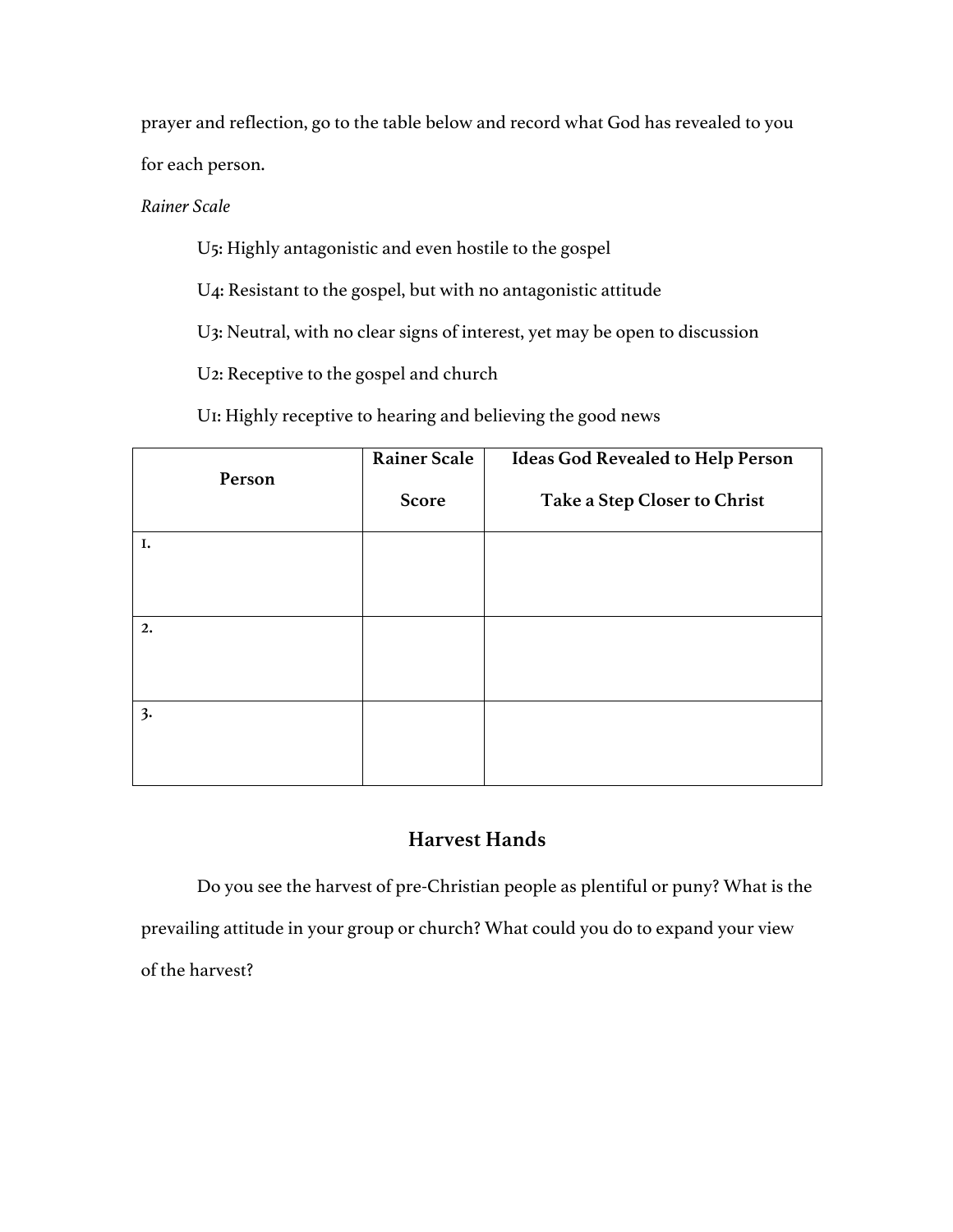Here are some faith-sharing questions that could expand your horizon:

• Are you daily praying by name for people in your life to receive

Christ?

Pray for your FRANKs—**F**riends, **R**elatives, **A**ssociates,

**N**eighbors, and **K**ids

List their names in the corresponding columns below:

| Friends | <b>Relatives</b> | Associates | Neighbors | Kids |
|---------|------------------|------------|-----------|------|
|         |                  |            |           |      |
|         |                  |            |           |      |
|         |                  |            |           |      |
|         |                  |            |           |      |
|         |                  |            |           |      |
|         |                  |            |           |      |
|         |                  |            |           |      |

- Are you praying for opportunities to share your faith?
- Have you shared your faith with anyone this week?
- Have you invited someone who's spiritually searching to go to a game, go shopping, come to your small group, or come with you to church in the past month? In the past six months? In the past year? Since 1980?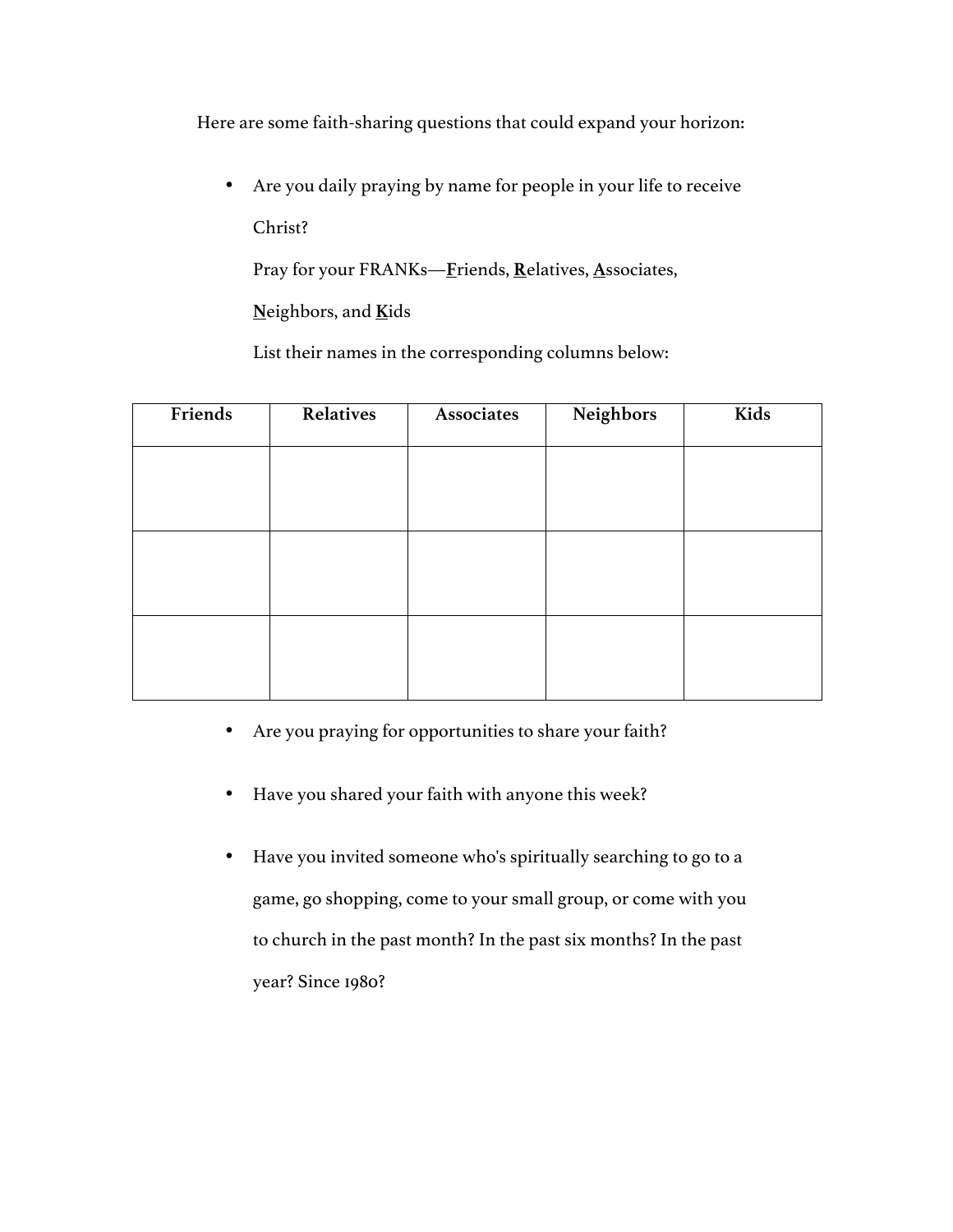### **Prayer**

Lord, give me a heart that breaks with compassion when I encounter people who don't know you, and give me a desire to meet them where they are.

### **Hiding God's Word in My Heart**

*The size of the harvest is bigger than you can imagine, but there are few workers. Therefore, plead with the Lord of the harvest to send out workers for his harvest.*

—Jesus, Matthew 9:37-38 (CEB)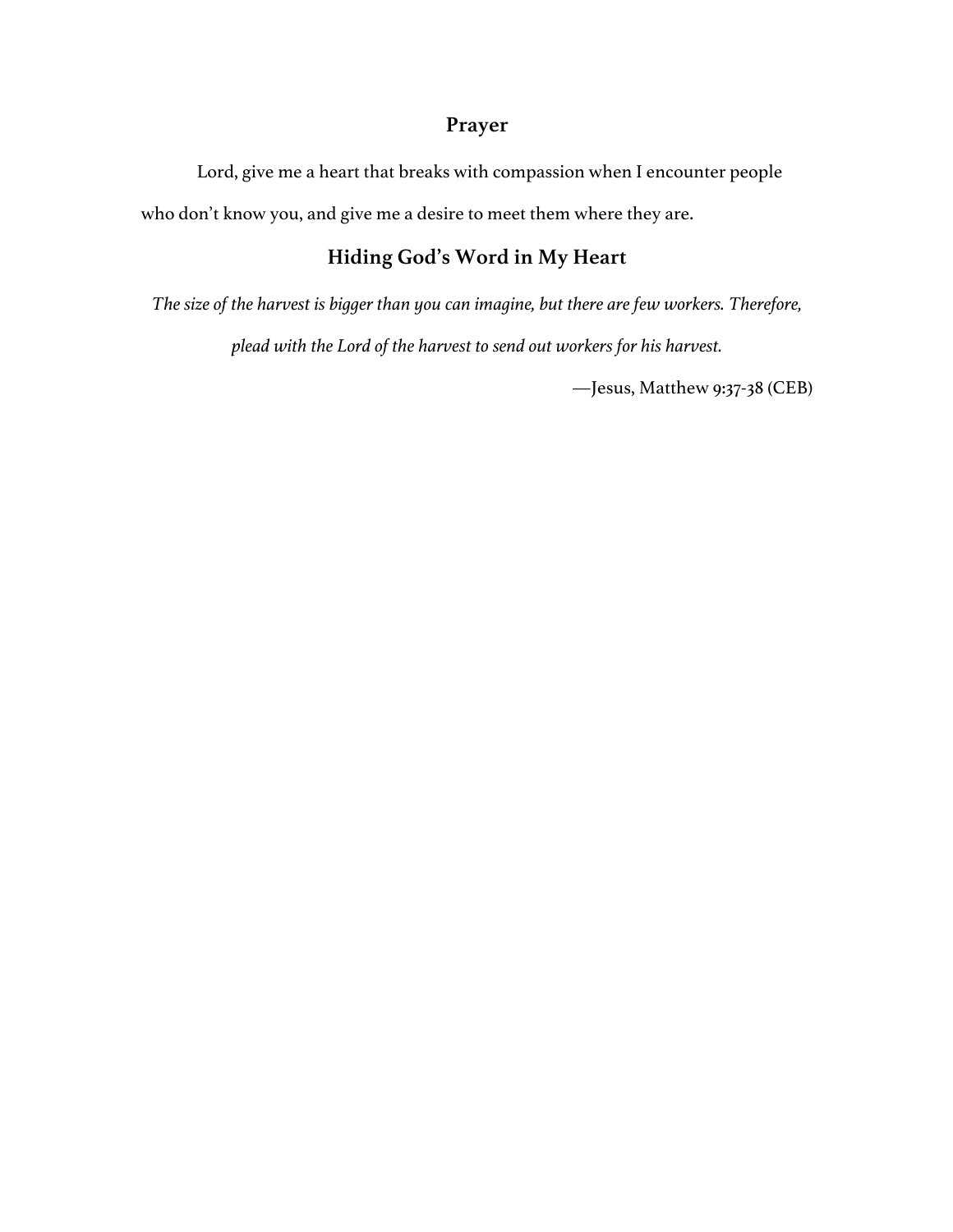# **Chapter Three**

## **PLAIN TALK**

# Digging In

## **Lead with Deeds**

The best way to overcome spiritual skepticism is to show the good news before we say it. Name two ways you can lead with your deeds in each of the following areas:

at home

at school

at work

in your neighborhood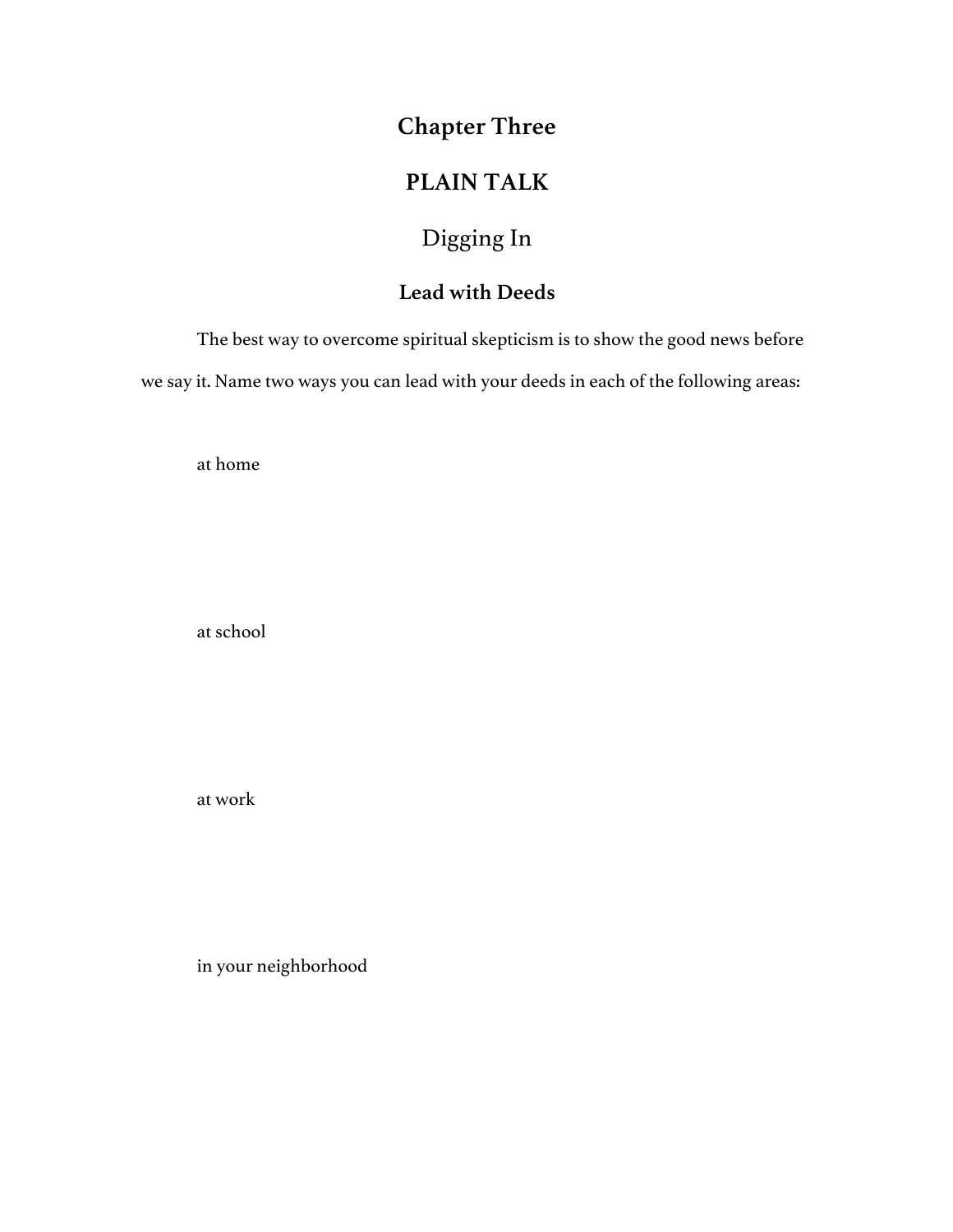in your community

Are there a few friends, family members, or people in your small group or class who could join you in pulling off a kindness caper? What useful gift could you give away or encouraging note could you send or small deed could you do to show God's love in a practical way this week?

### **Keep It Simple**

Ever been on the outside of an inside joke? Name a time when you didn't understand what someone was saying. How did you feel? Lonely? Left out? Like you didn't belong? How might non-Christians feel when they don't understand the words and phrases Christians use?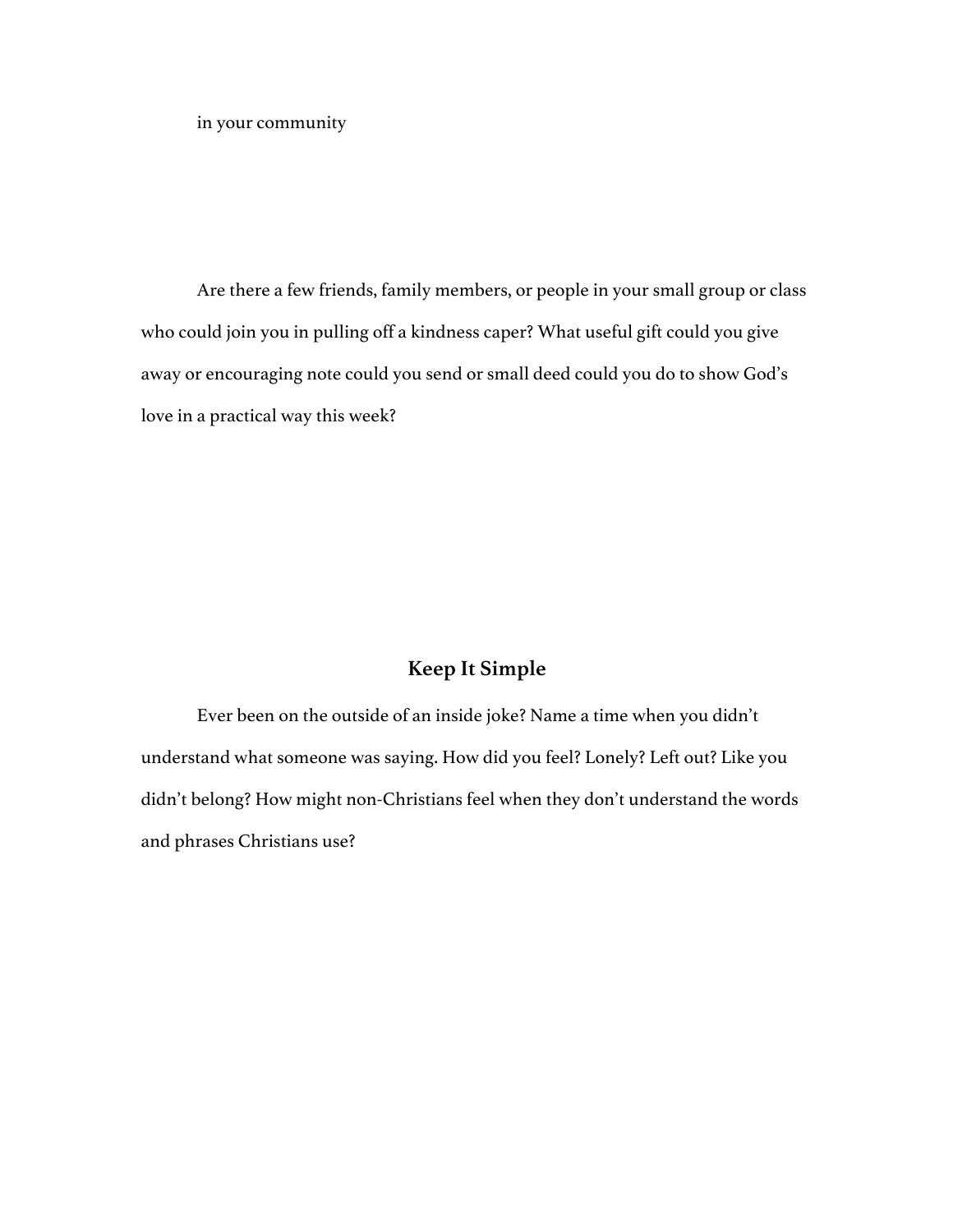To connect with people outside the faith, Christian words have to be decoded. For instance:

sin = deep selfishness grace = God's unearned and undeserved love for us repentance = Making a U-turn toward God faith = trusting God instead of yourself salvation = accepting God's acceptance of us

What other words should be included in this list?

#### **Invite into a Conversation**

Think of the people in your relational circles: neighbors, coworkers, classmates, extended family, friends in the community, acquaintances with similar interests or hobbies, and so on. Who could you invite out to eat to get to know better? Is there an individual, couple, or family who would come over for a barbeque? Maybe you could throw a party and introduce some of your non-Christian friends to some of your Christian friends. Amazing spiritual things happen when people are invited into a conversation.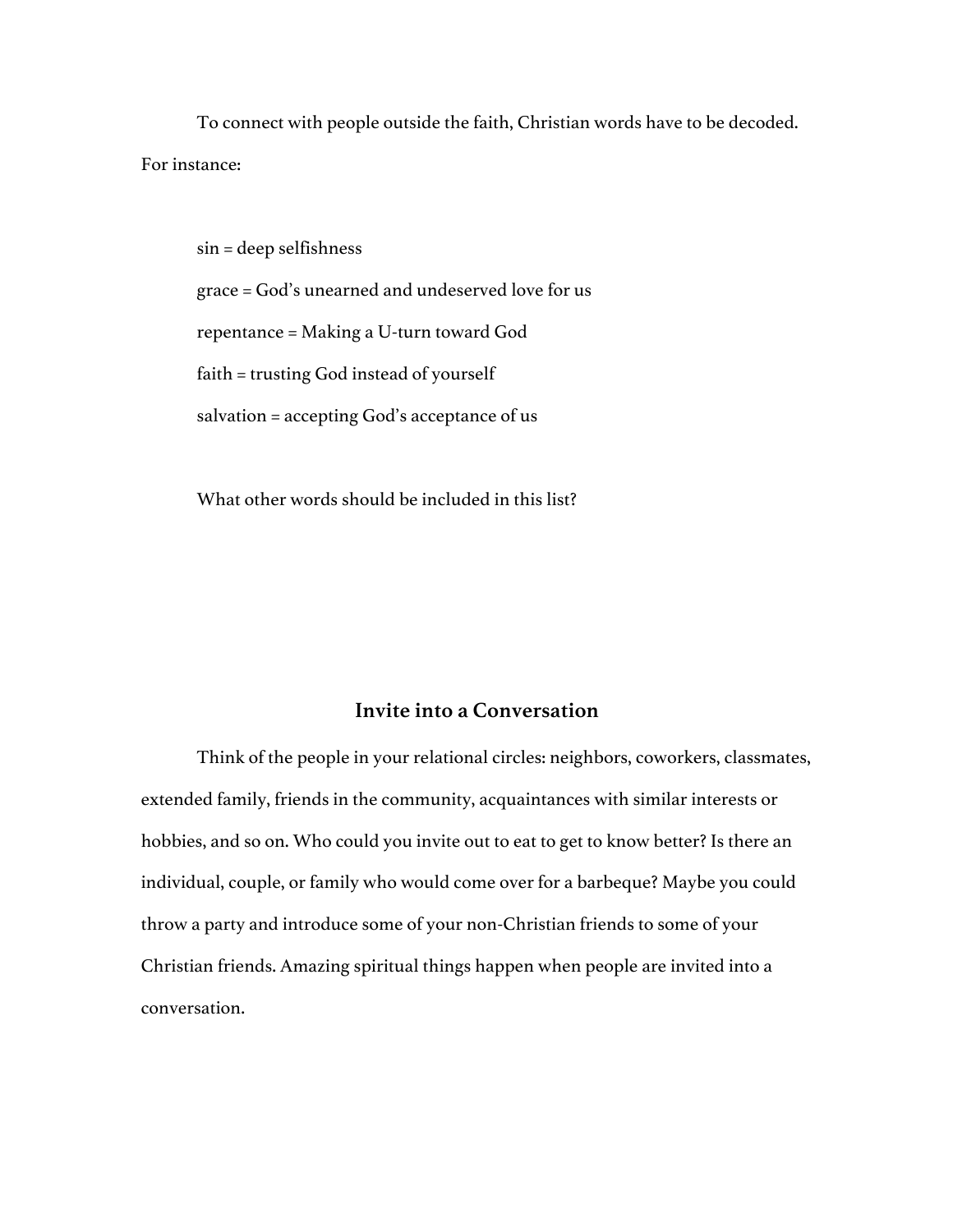Select an activity you enjoy and chose individuals from your FRANK list who you can invite to that activity.

ACTIVITY:

Friends:

Relatives:

Associates:

Neighbors:

Kids:

#### **Prayer**

Lord, teach me how to listen and talk to people in a way they can understand,

and give me opportunities to enter into conversations that change lives.

## **Hiding God's Word in My Heart**

*The large crowd listened to [Jesus] with delight.*

—Mark 12:37b (CEB)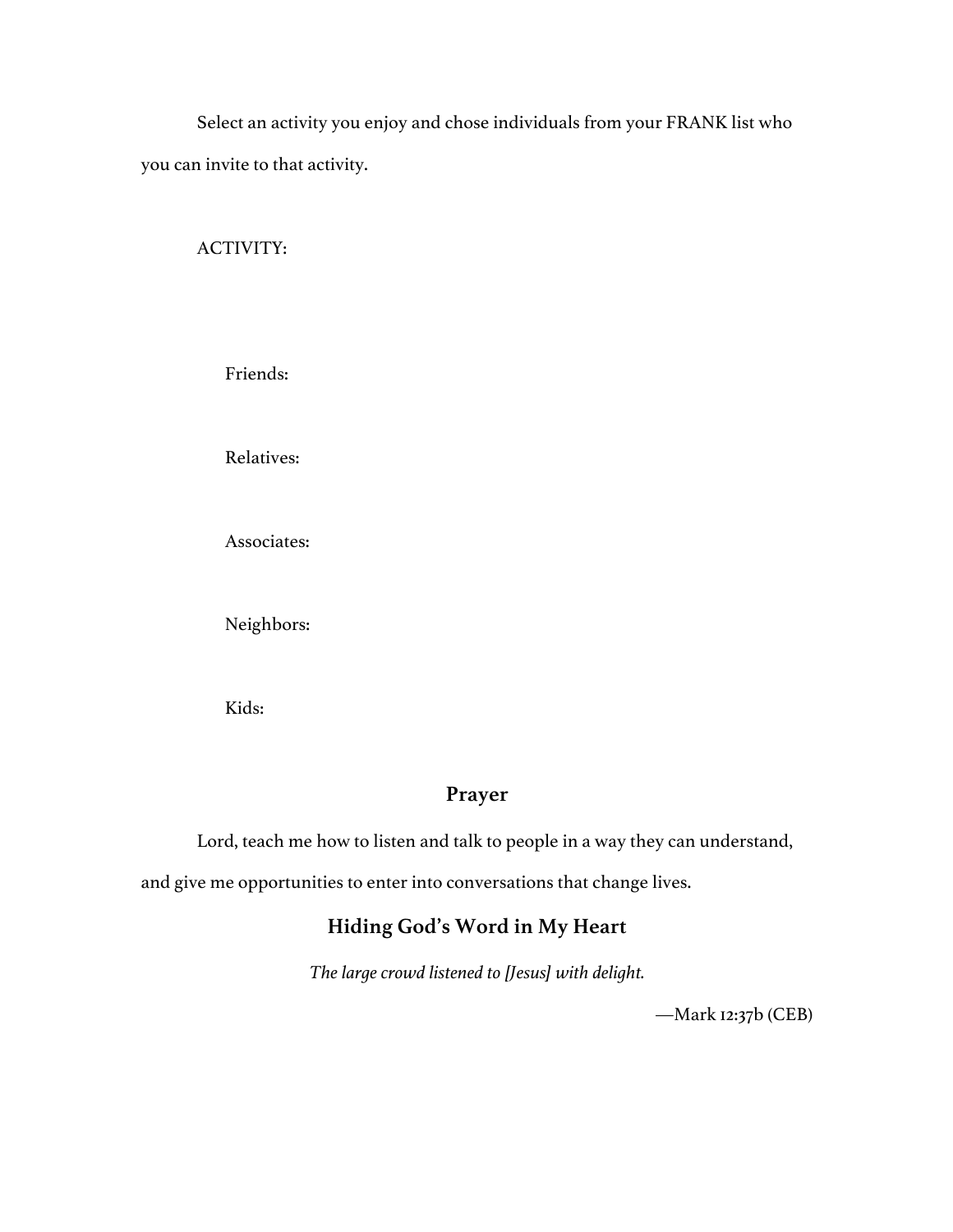### **Chapter Four**

## **TUNE INTO THEIR HEARTS**

## Digging In

## **Target Group**

Well-known church consultant Lyle Schaller was fond of asking church leaders at the beginning of a consultation, "What year is it here?" Every church lives in some era. What year is it in your church?

How can you tell?

Write down common worship practices in your church:

What is the music genre?

How is the message delivered? Lecture? Drama? Multimedia?

Interview style?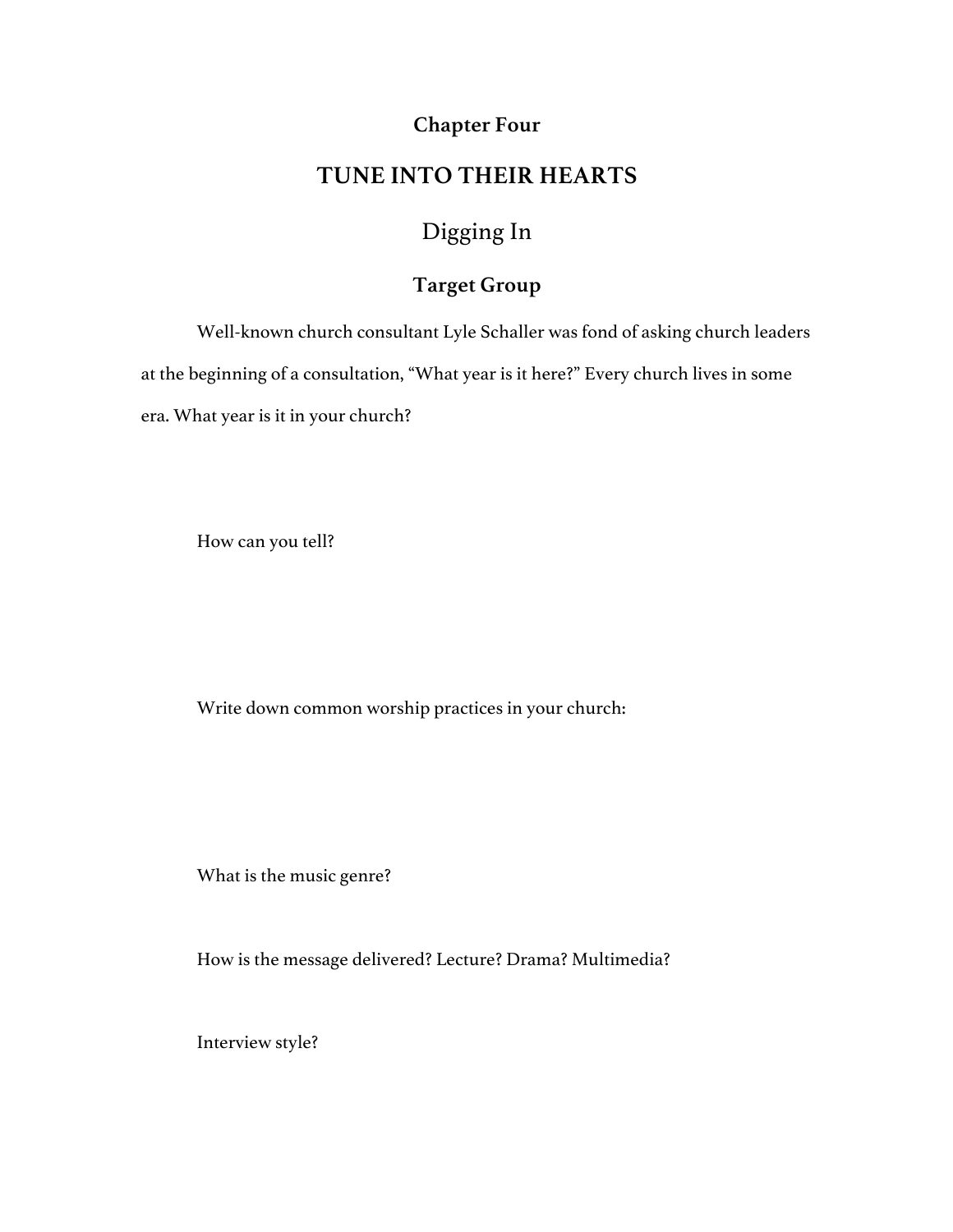Are everyday words used more often than "religious" terms?

Based solely on your answers, what year is it in your church?

If your mission is to make new and deeper disciples of Jesus Christ, what group of nonchurched people are you trying to reach? Some possibilities are: bikers, Spanish speakers, "hard-living" people, families with special needs children, tattooed people, the highly affluent, addicted people, minimum-wage workers, families affected by divorce, and many others.

Does your group or church's worship style match the culture of the nonchurched people you are trying to reach? Are there portions of your worship style that are relevant to those you want to reach? If so, what?

What specific things could you and your church leadership do to help your church become more relevant to the nonchurched people in your community that God is leading you to reach?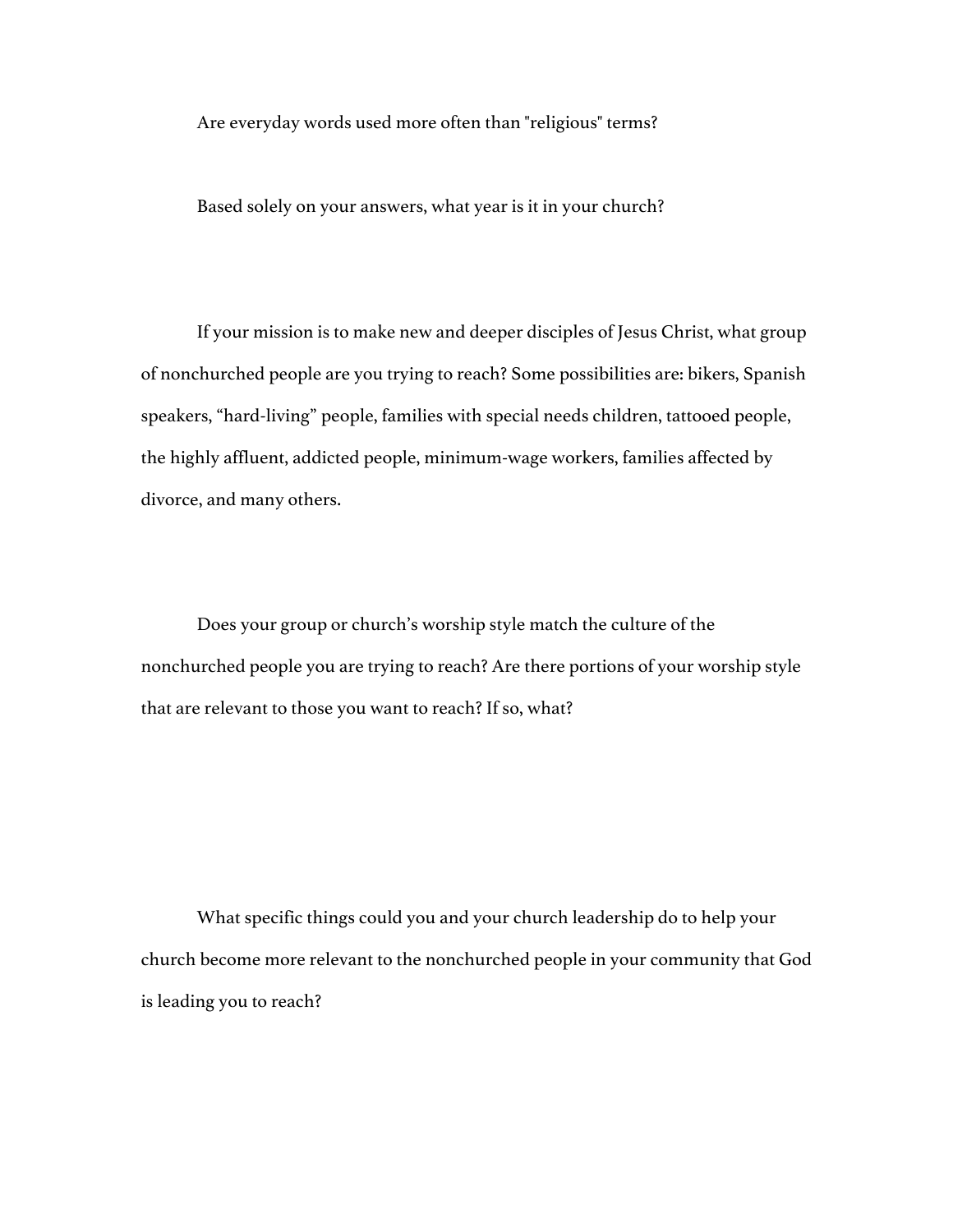#### **Indigenous Faith**

The indigenous principle claims that people connect most easily with the gospel when it comes through their native culture. Does that ring true to you? Why or why not?

Have you ever run across "Judaizers" who communicated (in one way or another), "You have to become like us before you can become Christian"? If so, how did you receive that message? How was it received by nonchurched people in the community? Has that attitude affected the life of your group or church over time?

Does offering the same message at different times in multiple worship styles seem excessive or brilliant? Why?

What is the next step to help people in your group, class, or church connect with the nonchurched people God is calling you to reach in your community?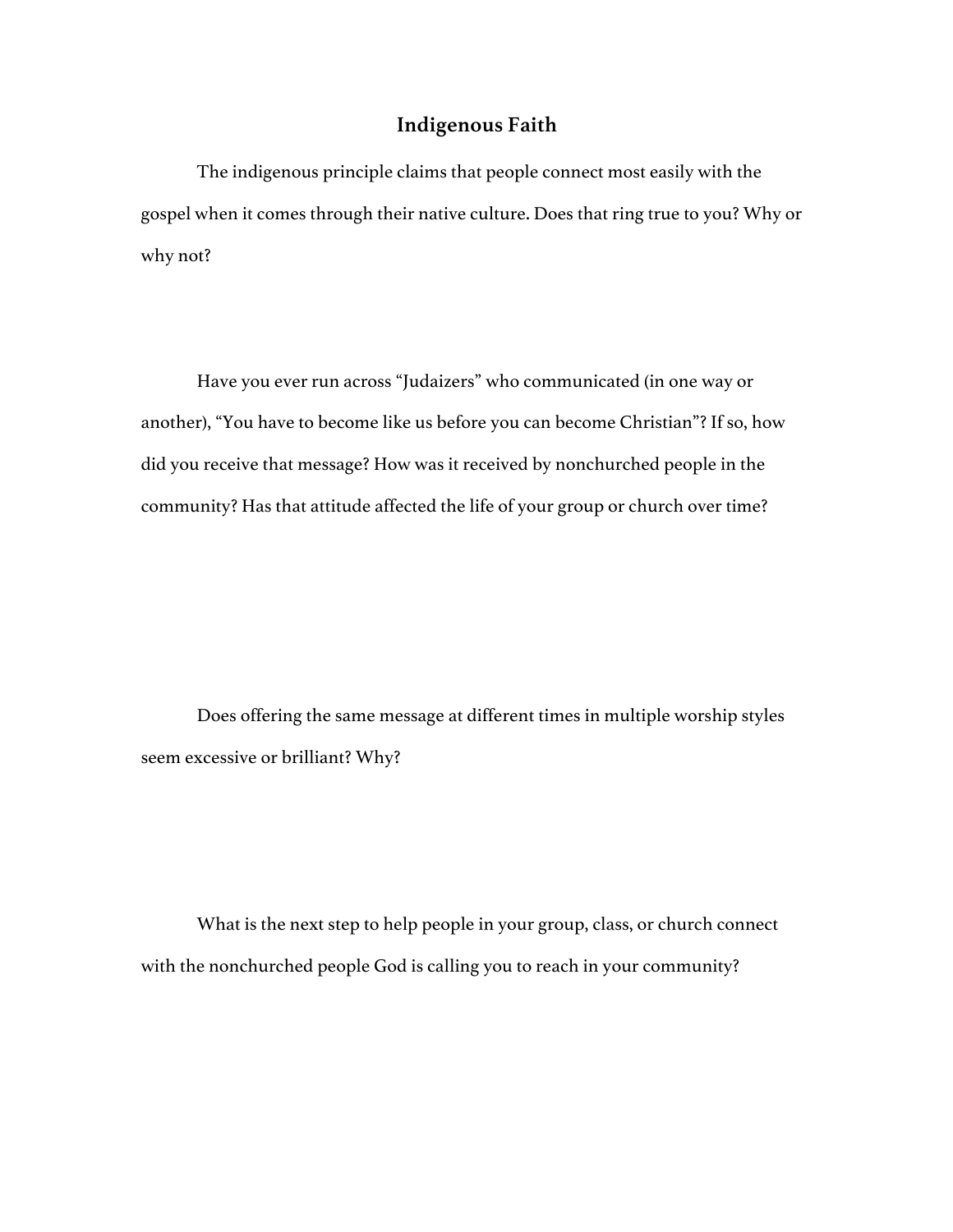## **Prayer**

Lord Jesus, give me eyes to see those times when I have told people they have to become like me before they can become your follower.

### **Hiding God's Word in My Heart**

*We believe that we and they are saved in the same way, by the grace of the Lord Jesus.*

—Acts 15:11 (CEB)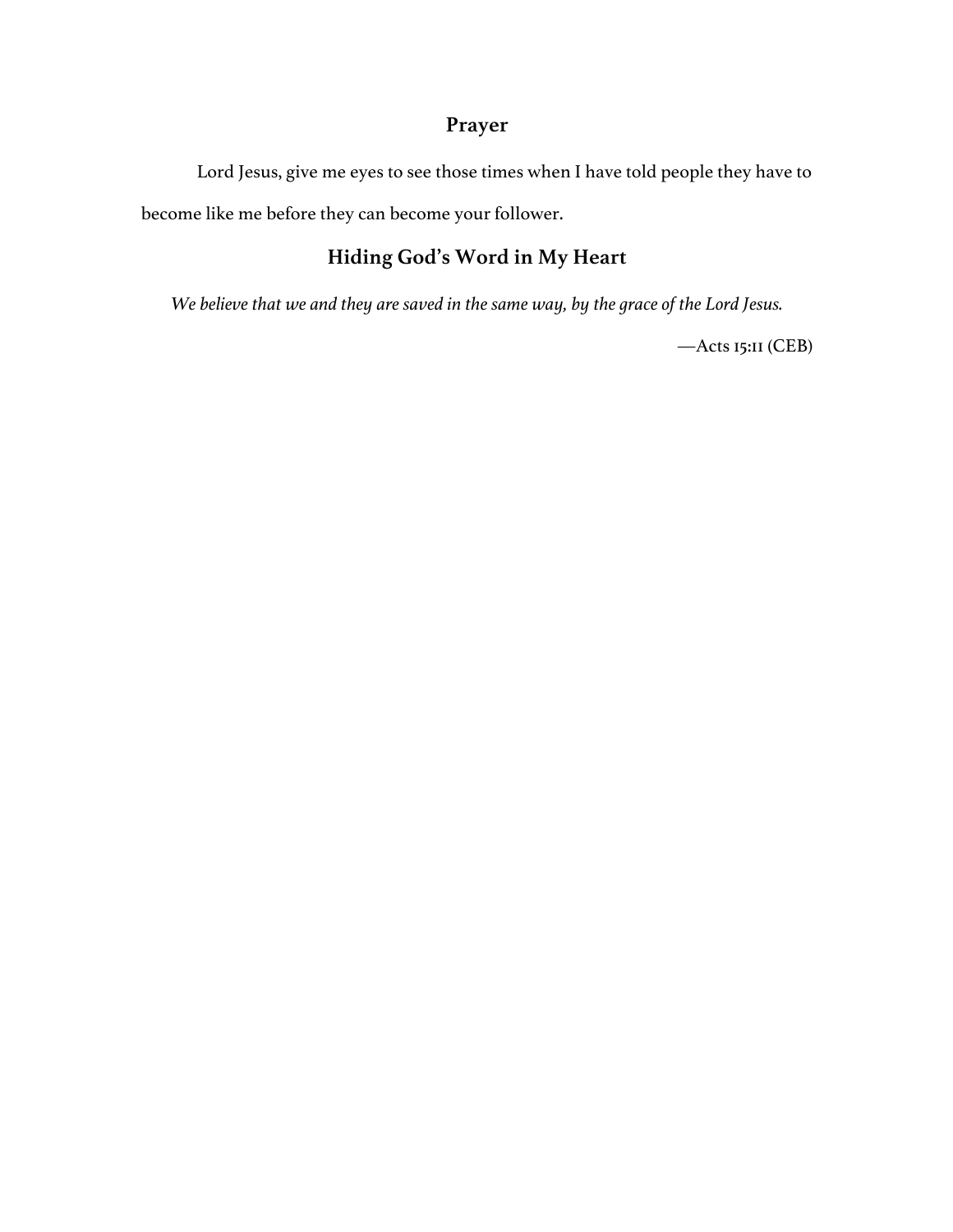## **Chapter Five**

# **DO LIFE TOGETHER**

## Digging In

#### **A New Picture**

What's the first image that pops into your mind when someone says the word *church*?

How would your life change if your primary picture of "church" became a small group of people trying to figure out what it means to live like Jesus this week?

How would your church change if it adopted this picture of "church"?

### **The Missing Piece**

Do you find yourself trying to fill the void in your life by taking "sips" of online connection?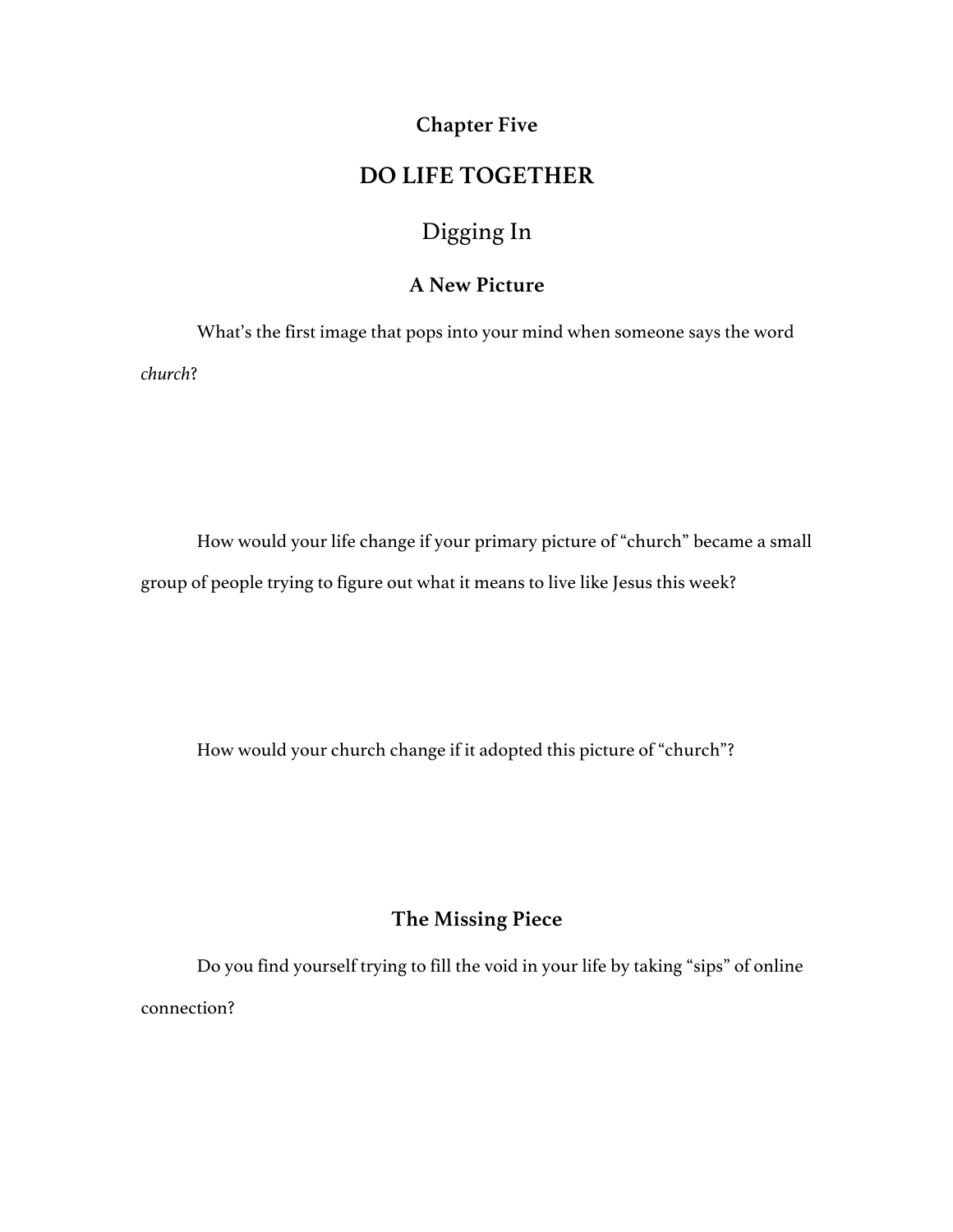Do you have a small group that serves as a safe place where you can pull down the mask and be real? If not, what is stopping you from joining a group or creating a new one?

Does your church offer a number of safe places for people to celebrate successes, share struggles, and confess sin? Would someone like Kathy in Gordon MacDonald's AA experience find a place where she could tell her story?

### **Closing the Gap**

Have you ever felt like you were educated well beyond the level of your obedience?

Why does large group worship, by itself, create an ever-widening gap between what people know and what they actually do?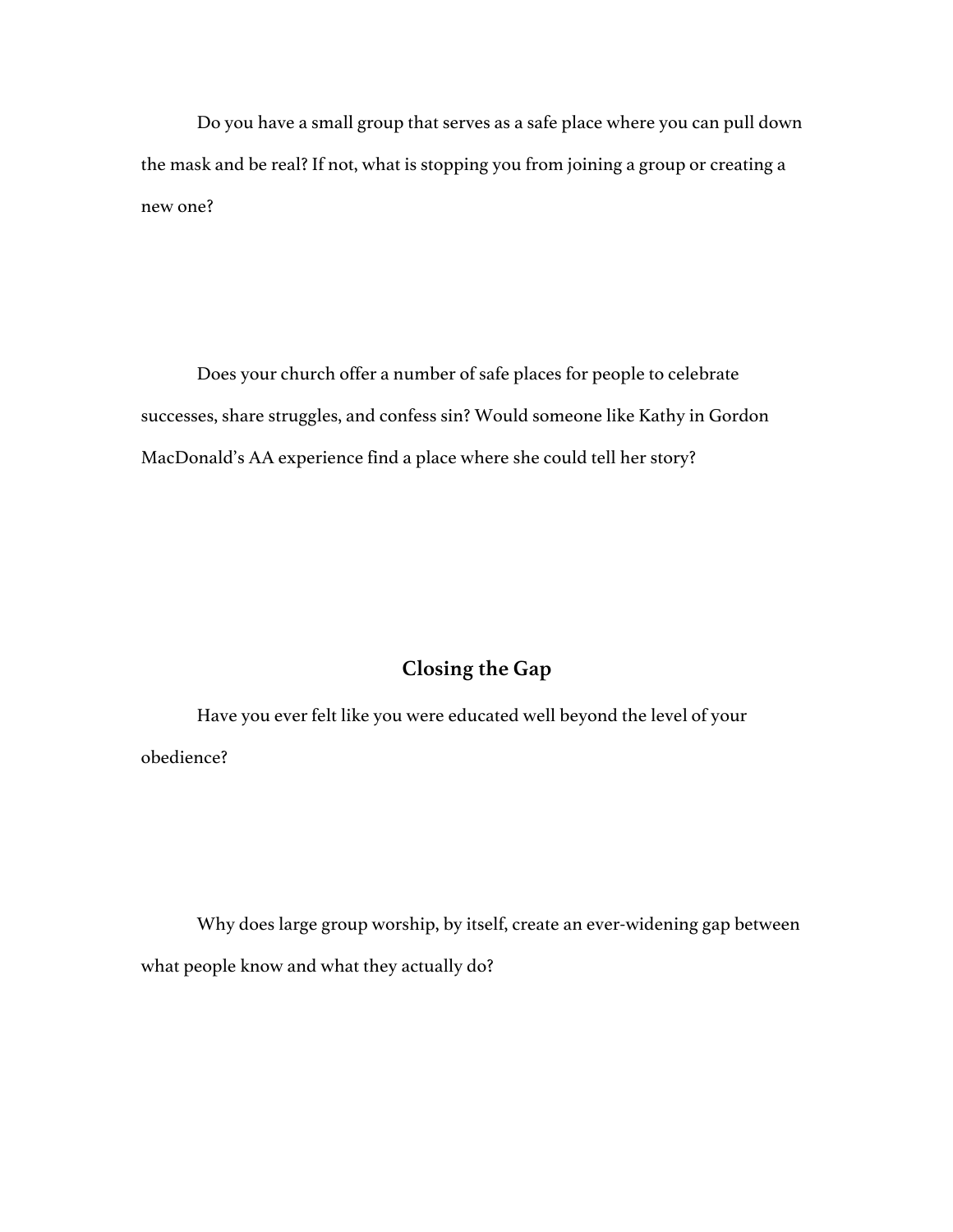Does your church have a process of discipleship to involve nonchurched people, lead them to faith, and grow them into mature followers of Christ? Is it widely known and practiced in the congregation? Can you draw it out on a piece of paper and explain it to others?

The early class meetings produced changed lives. They helped people internalize the message so it could be lived out. What might a changed life look like today?

#### *Nine Signs of Life Change*

- Are persons more loving? Less rushed?
- Do they have deeper compassion for the poor and those who are suffering?
- Are they less angry and more grateful to God?
- Do they exhibit more of the fruit of the Spirit described in Galatians 5:22-23?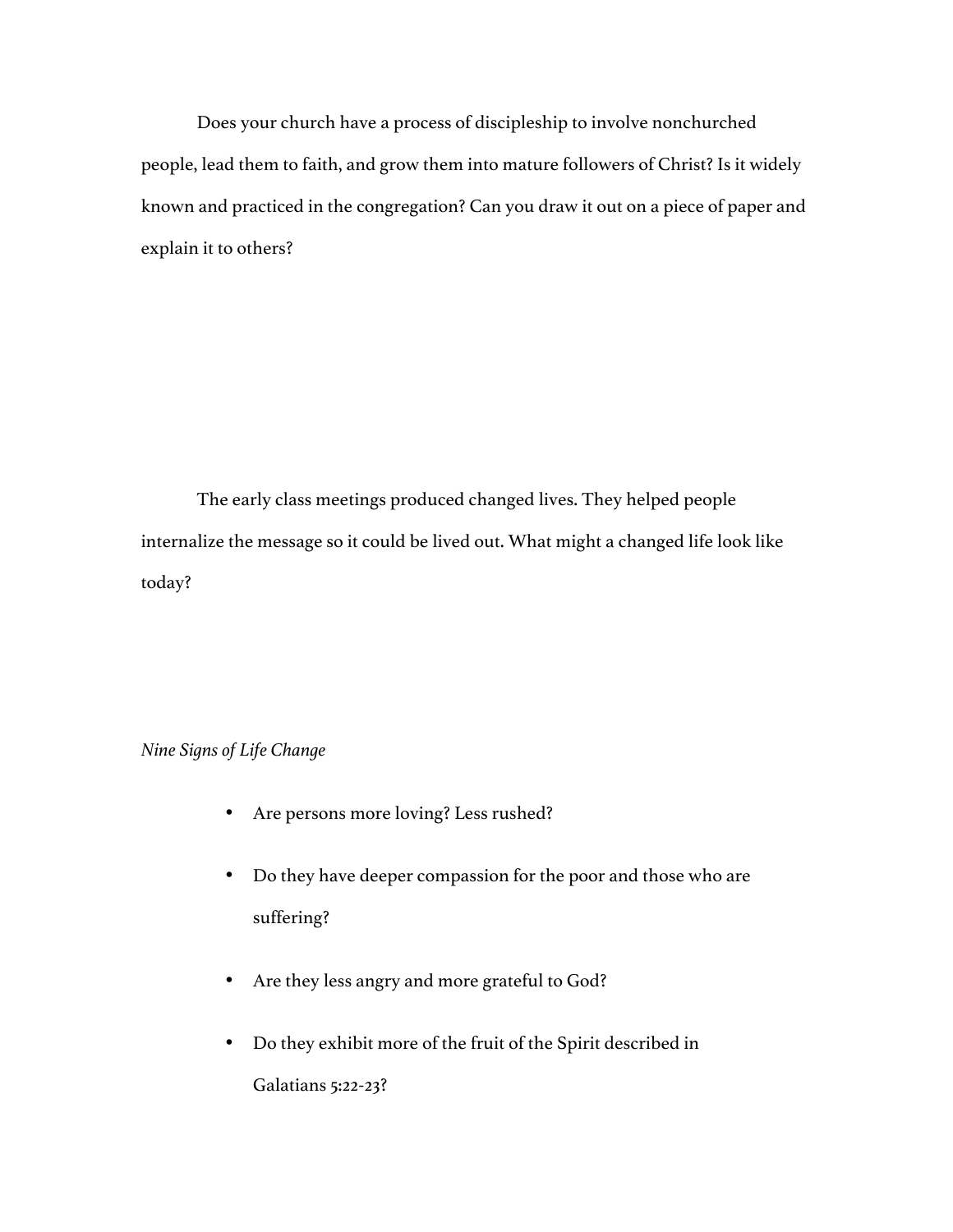- Are their relationships better with their parents, their spouse, their kids, their friends, their coworkers, their classmates, their neighbors?
- Are they more open to racial reconciliation?
- Do they laugh more?
- Do they forgive more easily?
- If you had not seen them for a year, would there be an obvious difference in their lives?

Do these questions bring anyone to mind?

Have you noticed the love of Christ making changes in your own life over the past year? Are there any areas mentioned above that are currently a struggle for you? How might a spiritual friend, your small group, or your class help you with these changes?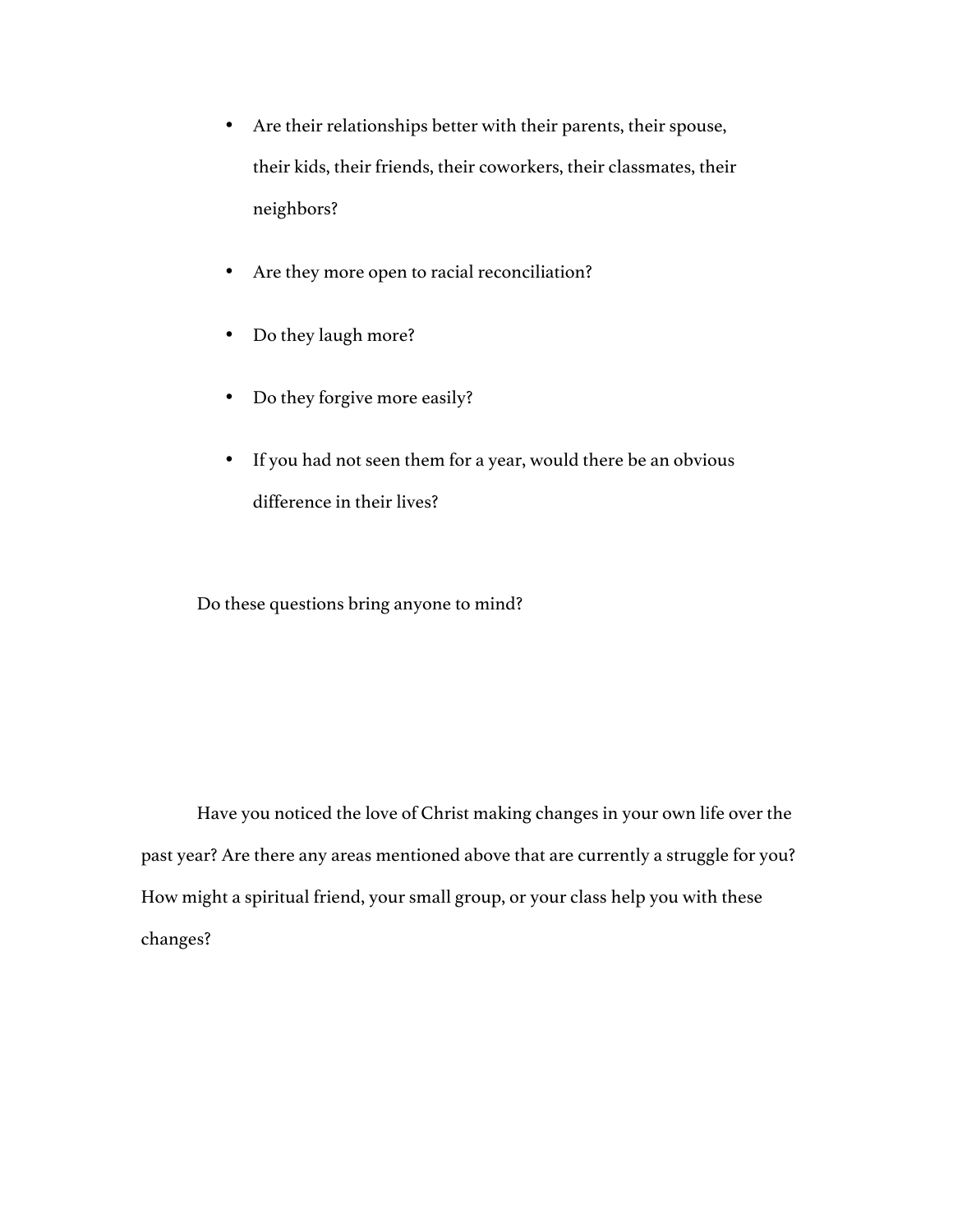#### **Prayer**

Lord Jesus, you know how lonely this life can be. Help me find a few other people who can become a safe place for me. Use them to close the gap in my life and show me who I really am in you.

#### **Hiding God's Word in My Heart**

*Every day they continued to meet together in the temple courts. They broke bread in their homes and ate together with glad and sincere hearts, praising God and enjoying the favor of all the people.. And the Lord added to their number daily those who were being saved.*

—Acts 2:46-47 (NIV)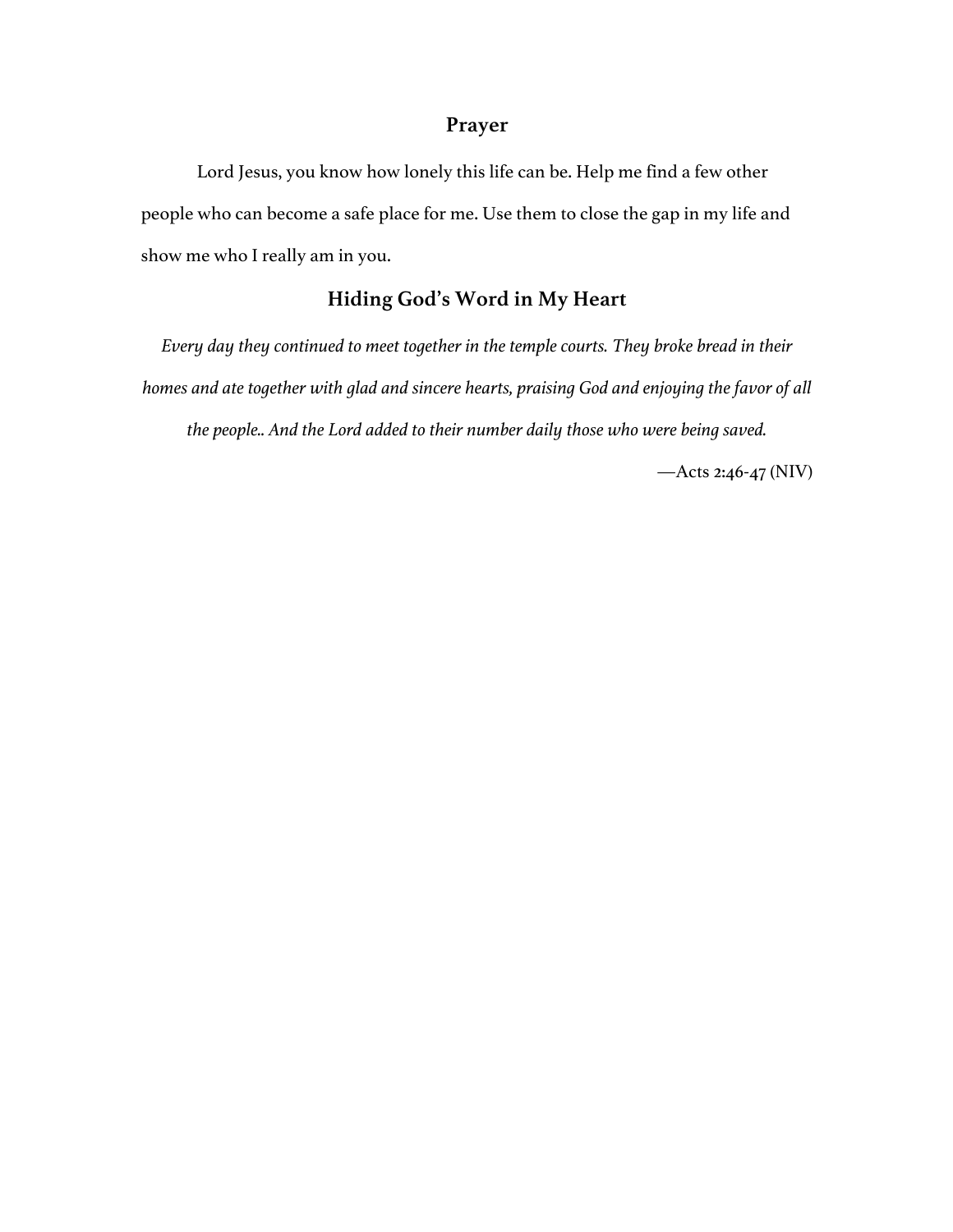#### **Chapter Six**

## **GET EVERYONE IN THE GAME**

## Digging In

#### **Shell Fish**

Has there ever been a time when you were a little shell fish?

Have you ever seen someone have a selfishness eruption? Where was it? What was the cause? How did it affect the people around that person? How did it affect the person who erupted?

What does selfishness do to community? What does it do to you?

#### **Saved to Serve**

Have you ever wondered why you were on this earth?

Name a time when you tried to create your own purpose. Did it work?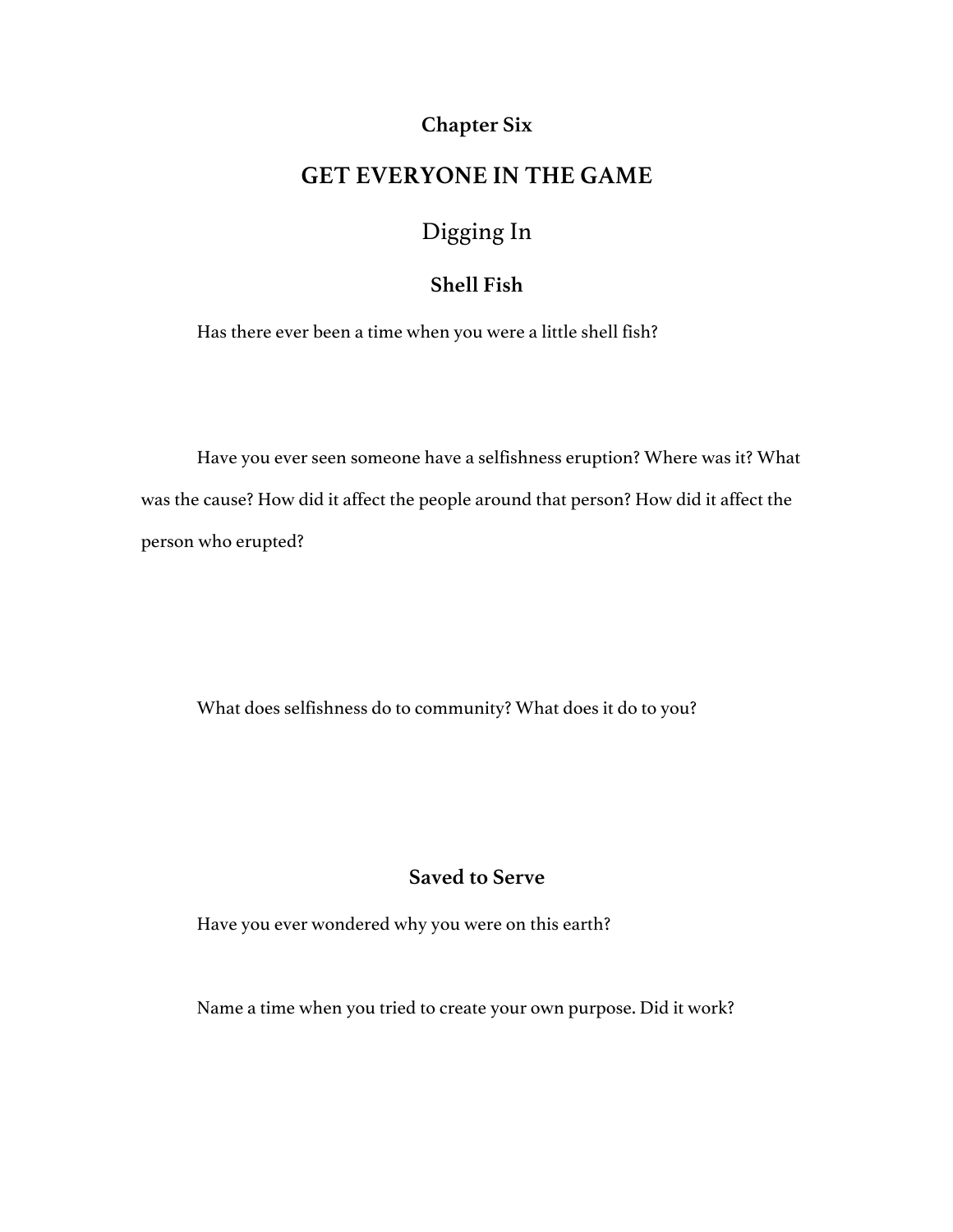The Apostle Paul says, "By grace you have been saved through faith . . . For we are . . . created in Christ Jesus for good works" (Eph 2:8, 10 NRSV).

Can you name a time when it "clicked," when you knew you had been saved *from* your selfishness and saved *for* serving others? If so, describe what happened.

#### **The Power of Everyone**

Have you ever thought of yourself as a priest? (You can stop laughing now.)

Do you agree with the idea that every follower of Christ is a minister of Christ? Why or why not? In what way does scripture support your position?

What qualifies a person for ministry? Has it ever felt like there was a glass ceiling of professional requirements that kept you from serving others?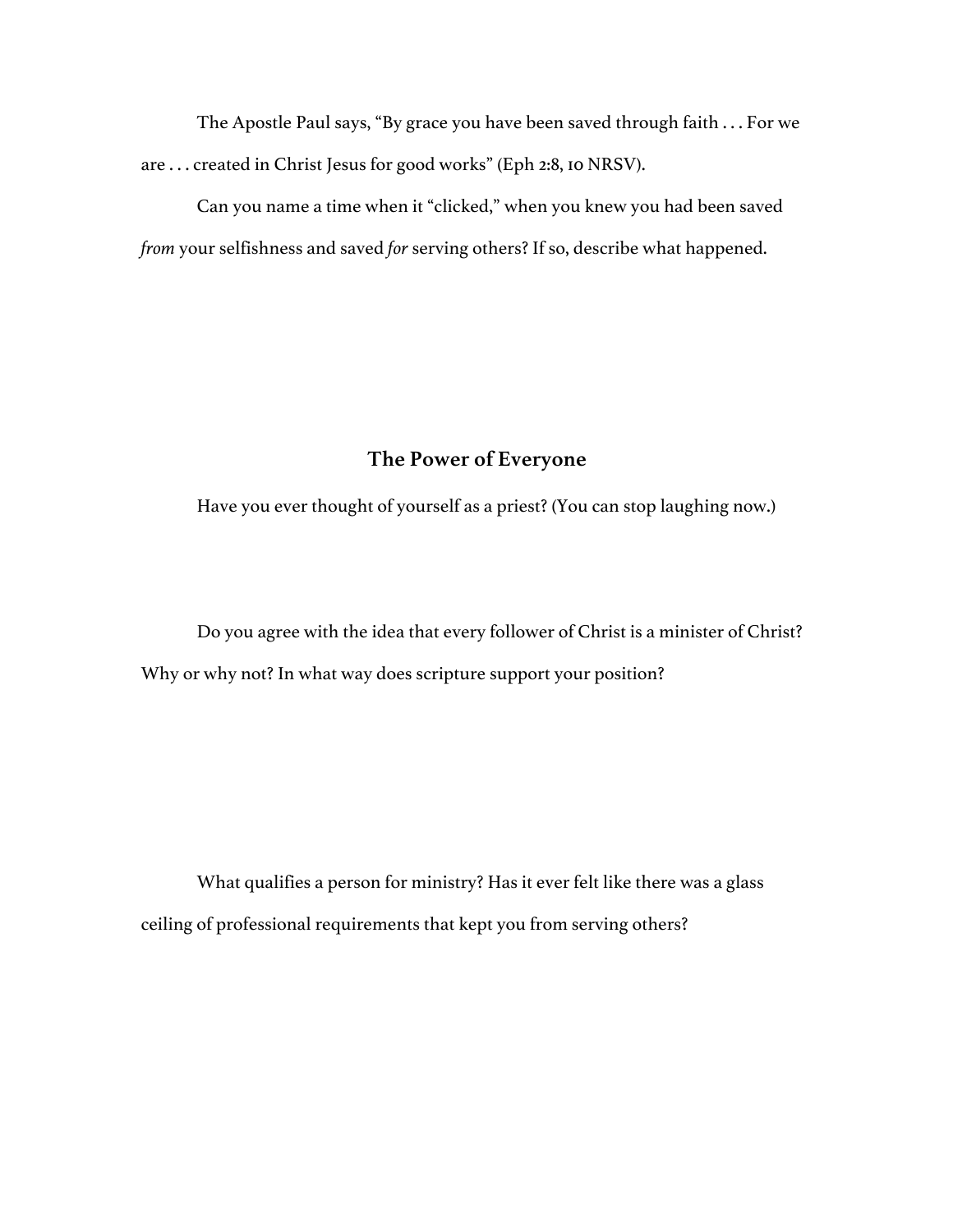#### **Getting Everyone in the Game**

Name a time when your faith grew because you served others.

Have you taken a spiritual gifts inventory? If not and you're interested, there's an inventory at this site: "Spiritual Gifts Assessment," The United Methodist Church, http://www.umc.org/what-we-believe/spiritual-gifts-online-assessment.

Can you name your spiritual gift or gifts?

How are you currently using your spiritual gifts to serve in the church and serve those in need beyond the church?

If you are not using your spiritual gifts in your church right now, what serving opportunities match your spiritual gifts?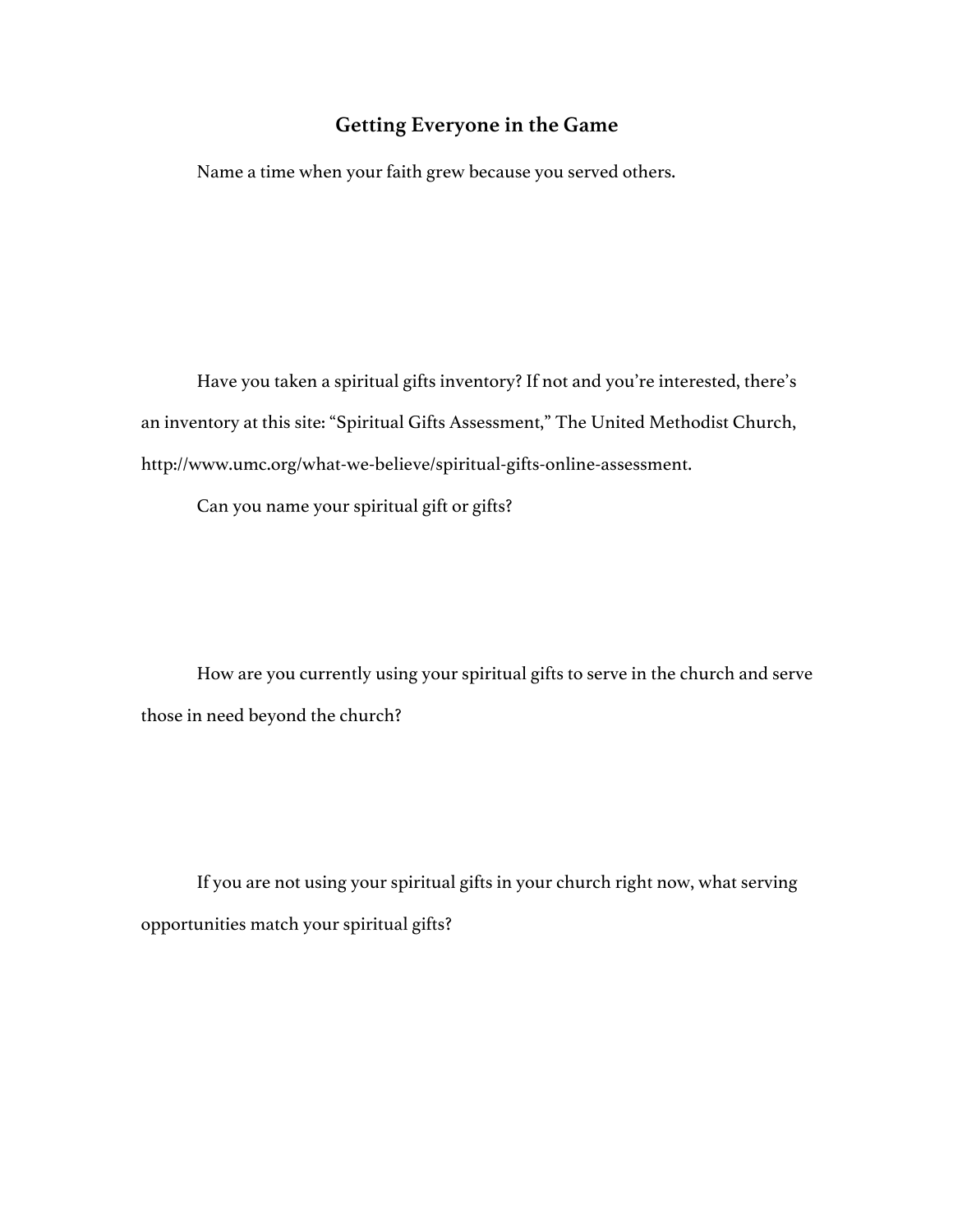## **Prayer**

Lord, use me.

## **Hiding God's Word in My Heart**

*For we are what he has made us, created in Christ Jesus for good works, which God prepared* 

*beforehand to be our way of life.*

—Ephesians 2:10 (NRSV)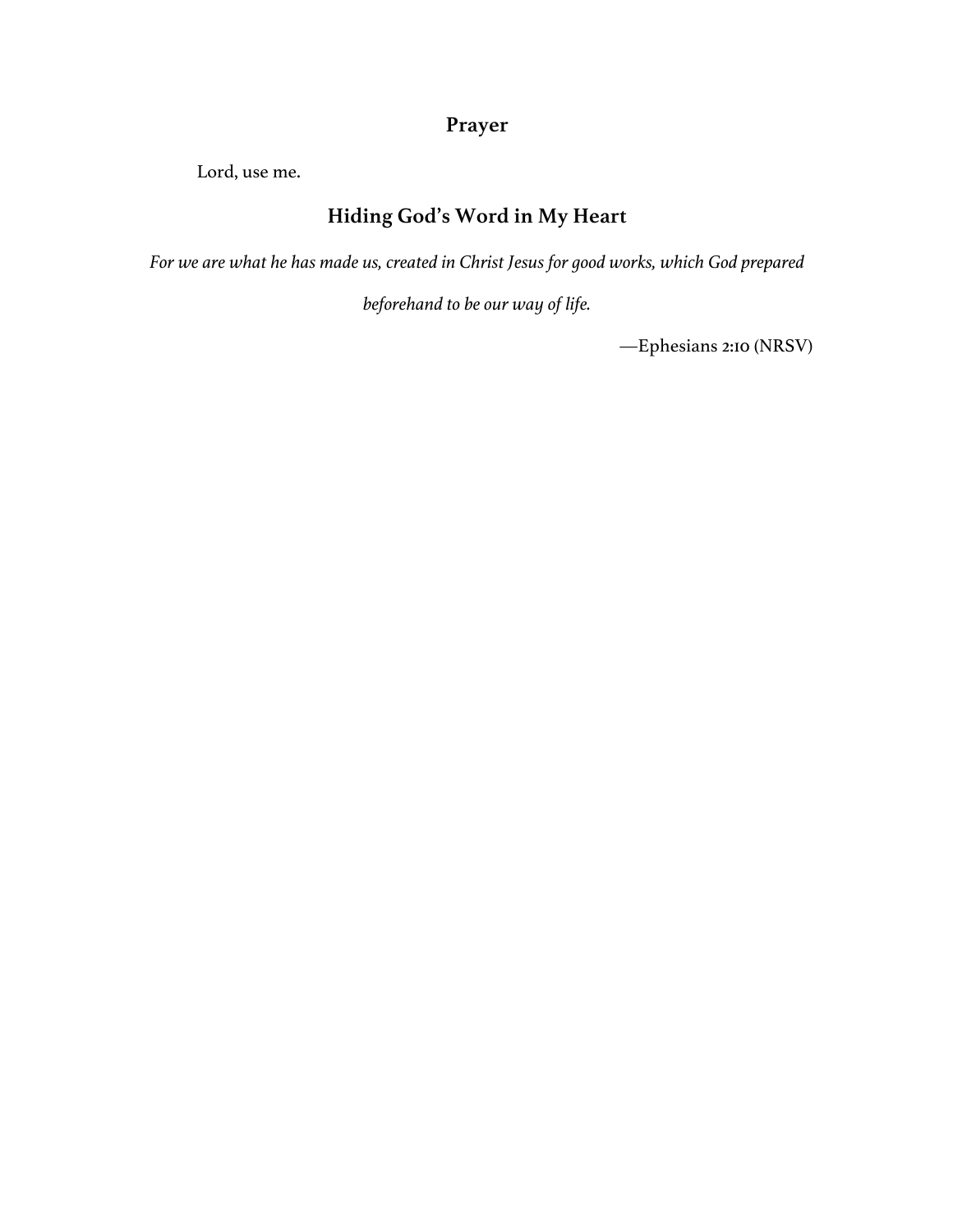**Chapter Seven**

## **GO GLOBAL**

## Digging In

#### **World Vision**

What does the phrase *the world is my parish* mean today?

Some claim church leaders have unconsciously inverted Wesley's famous phrase into *the parish is my world*.

Which phrase is more representative of your faith? Of your group or class? Of your church?

#### **A Whole New World**

If a pop star has 20 percent more Twitter followers than the president of the United States, does that affect the balance of power in our world? Why or why not?

Can you name a recent example of how social media gave a person or a group a voice who otherwise would not have been heard?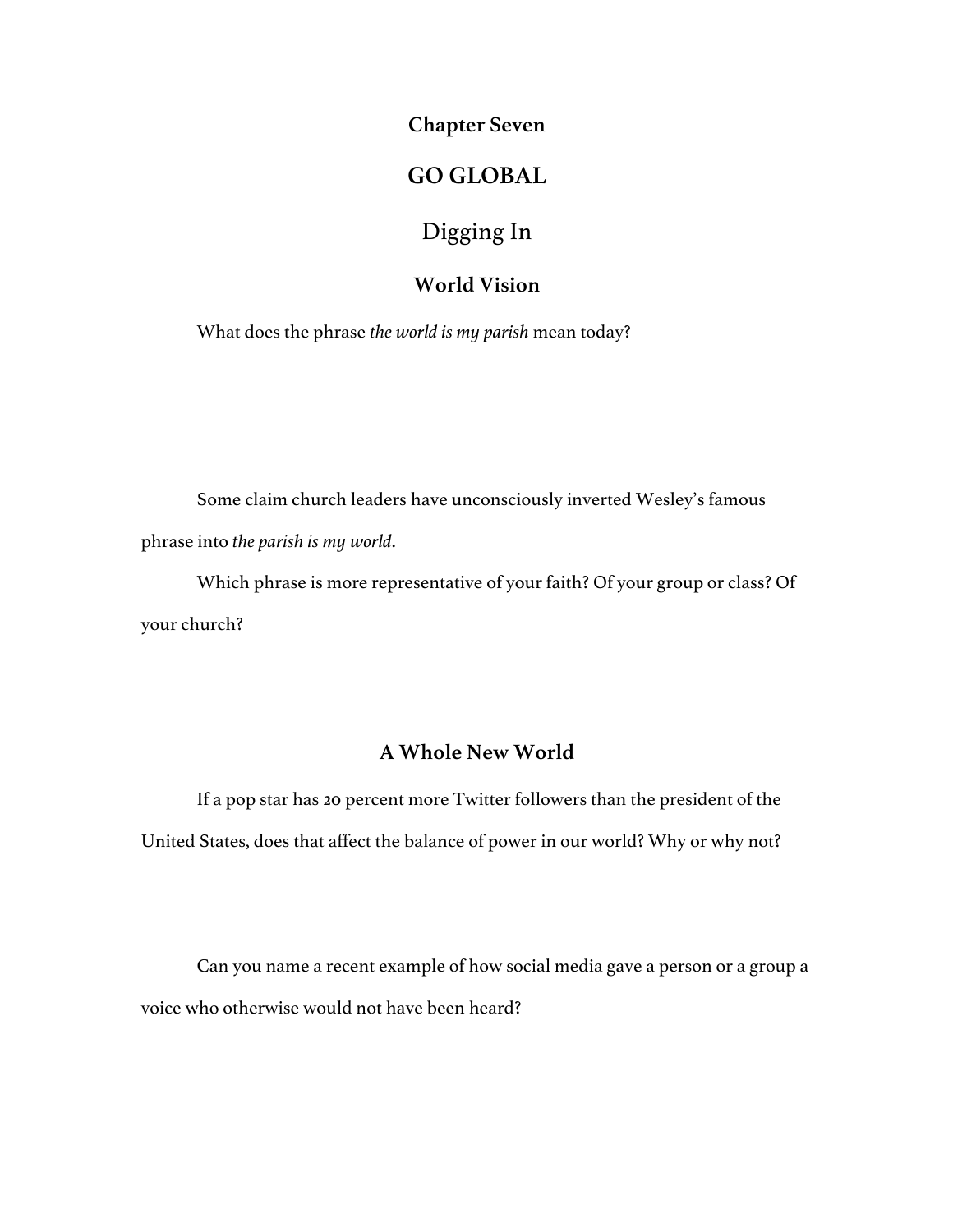#### **A Social Revolution**

Has there been a time when you've expressed your voice on some form of social media? If so, what was it about—politics, religion, society, race, injustice, or some other area? If not, why not?

#### **Doorways to the World**

If the printing press was the tool of mass communication in Wesley's day, does it make sense to use social media to communicate the gospel today? What are the advantages of using social media over the printing press? What are the drawbacks? Who will most likely be reached through social media?

Have you ever been involved in a social media discussion that touched on faith? If so, how did the participants respond? Were there conflicting views? How did it make you feel?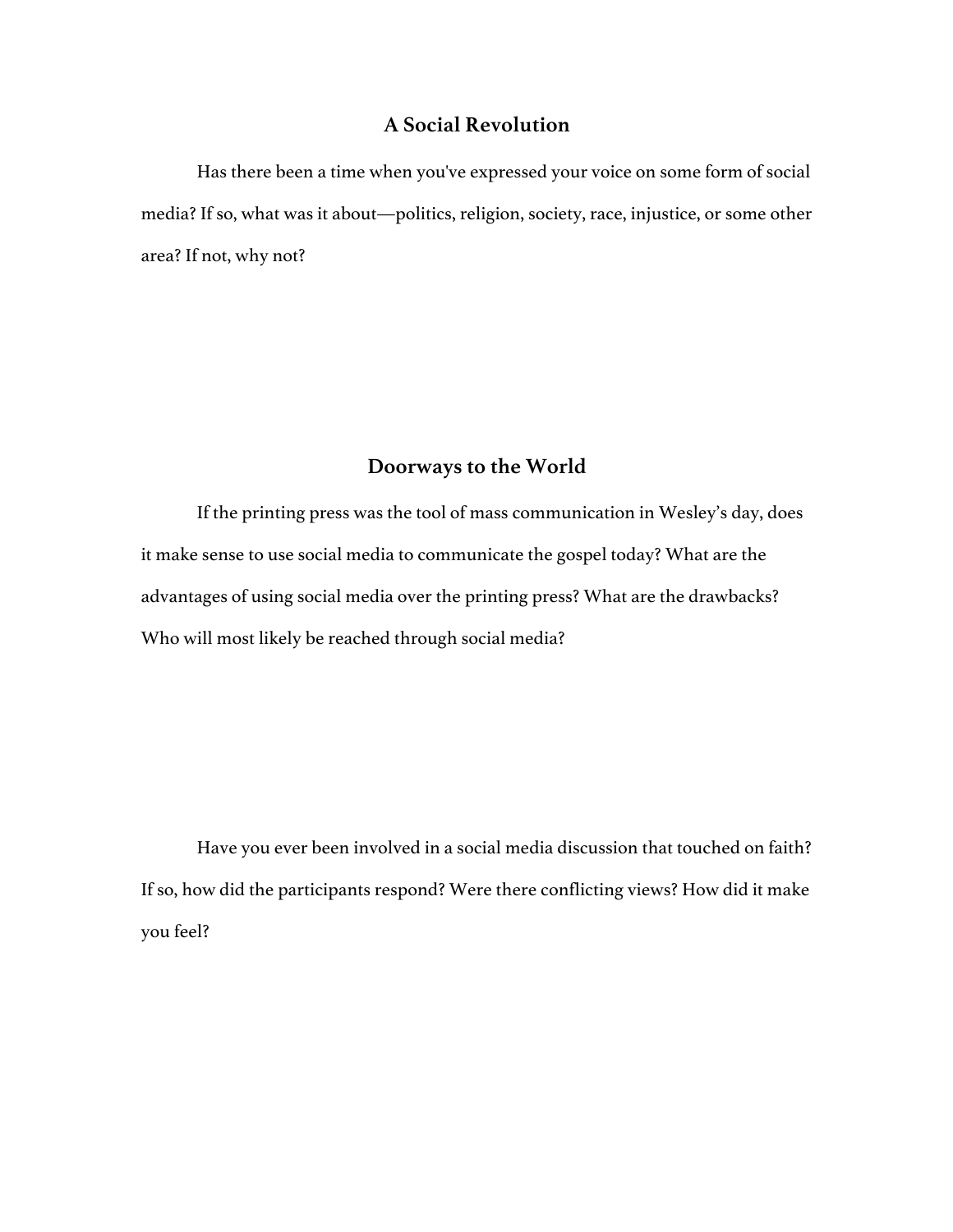Have you ever shared a personal story involving faith on some form of social media? If not, what might be holding you back?

The United Methodist Church of the Resurrection uses Facebook as an inviting tool. They develop sixty-second video promos for their sermon series, post them on the pastor's and the church's Facebook pages, and ask Resurrection attenders to repost the video on their own pages. The goal is to set things loose virally. How could you use the social media networks of the people in your group or church to spread the word?

Perhaps the most extensive Christian outreach tool to date is the YouVersion Bible app. Introduced in 2008, it is a free Bible application that can be downloaded on a phone, tablet, or computer. In July 2015, YouVersion was available in 1,092 versions and 780 languages. It had been downloaded approximately 184 million times. It is an ad-free Bible funded by LifeChurch.tv and other donors. The app offers over eight hundred Bible reading plans. To download it, go to www.bible.com.

With YouVersion, the Bible is with you wherever you go. Who else in your life would benefit from using this incredible tool?